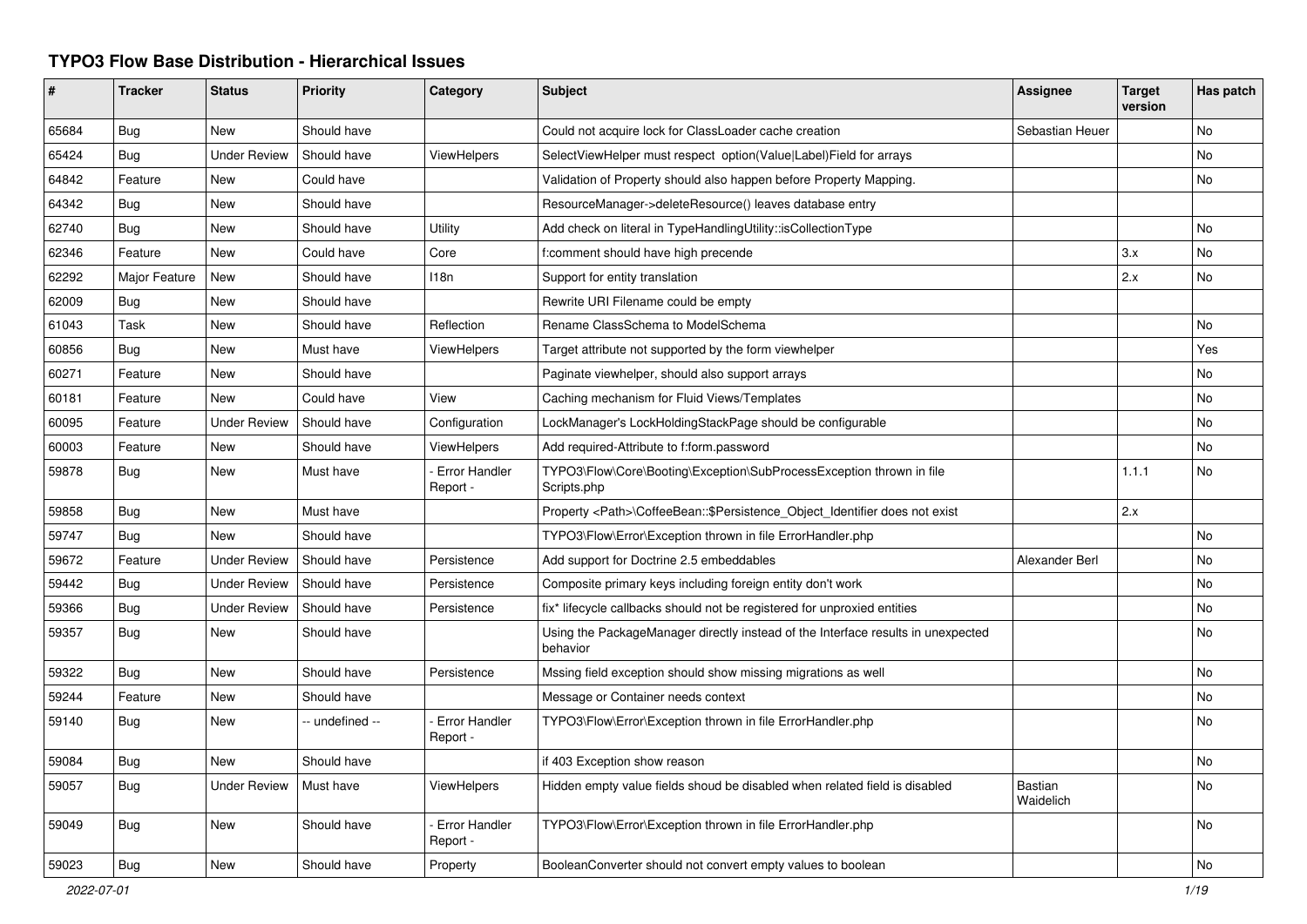| ∦     | <b>Tracker</b> | <b>Status</b>       | Priority    | Category                  | <b>Subject</b>                                                                                      | <b>Assignee</b>       | <b>Target</b><br>version | Has patch |
|-------|----------------|---------------------|-------------|---------------------------|-----------------------------------------------------------------------------------------------------|-----------------------|--------------------------|-----------|
| 59019 | Suggestion     | New                 | Should have |                           | Add marker for lazyloaded properties to \TYPO3\Flow\var_dump                                        |                       |                          |           |
| 58996 | Bug            | New                 | Should have |                           | ResourceManager adding to persistence                                                               |                       |                          | No        |
| 58983 | <b>Bug</b>     | New                 | Should have |                           | format.date does not respect linebreaks and throws exception                                        |                       |                          | <b>No</b> |
| 58976 | Bug            | New                 | Should have |                           | debug backtrace                                                                                     |                       |                          |           |
| 58975 | <b>Bug</b>     | New                 | Must have   | Documentation             | Fix command for Linux in Qucikstart documentation                                                   |                       |                          | <b>No</b> |
| 58927 | <b>Bug</b>     | New                 | Should have | Security                  | Overlapping ressouce definitions in Policy.yaml resolved incorrectly                                |                       | 2.1                      | <b>No</b> |
| 58921 | <b>Bug</b>     | New                 | Should have |                           | f:form.* VHs crash if NOT inside f:form but followed by f:form                                      |                       |                          | No        |
| 58894 | <b>Bug</b>     | New                 | Must have   | Error Handler<br>Report - | MySQL max key length exceeded during Neos setup                                                     |                       | 2.x                      | <b>No</b> |
| 58862 | Bug            | Needs<br>Feedback   | Should have | ViewHelpers               | FormViewHelper doesn't accept NULL as value for \$arguments                                         | Bastian<br>Waidelich  |                          | Yes       |
| 58852 | Bug            | New                 | Should have | Security                  | TYPO3\Flow\Security\Exception\AccessDeniedException should clarify which action<br>fails to execute |                       |                          | No        |
| 58773 | <b>Bug</b>     | Accepted            | Should have | MVC - Routing             | Improve NoMatchingRouteException                                                                    | Bastian<br>Waidelich  |                          | <b>No</b> |
| 58744 | Bug            | New                 | Should have |                           | Can not split configuration in settings.yaml                                                        |                       |                          | No        |
| 58622 | Feature        | New                 | Must have   | Core                      | Clearer Exception: Array to string conversion                                                       |                       |                          | <b>No</b> |
| 58579 | Feature        | New                 | Should have |                           | Adding own environment constants to Flow                                                            |                       | 2.x                      | No        |
| 58494 | <b>Bug</b>     | Needs<br>Feedback   | Must have   | MVC - Routing             | Inifinite redirects if index.php presents in URI                                                    | Bastian<br>Waidelich  |                          | <b>No</b> |
| 58408 | Task           | New                 | Should have |                           | Disable manualy persisting                                                                          |                       |                          | <b>No</b> |
| 58193 | <b>Bug</b>     | <b>Under Review</b> | Should have |                           | Forward-port changelogs to master branch                                                            | Karsten<br>Dambekalns |                          | No        |
| 58184 | Major Feature  | New                 | Should have | Http                      | HTTP request argument building for different use cases                                              |                       |                          | No        |
| 58153 | Bug            | New                 | Should have | <b>AOP</b>                | Session - Scope, Property with interface annotation fails at wakeup                                 |                       | 2.1                      | <b>No</b> |
| 57972 | <b>Bug</b>     | New                 | Should have | Documentation             | Missing @ManyToOne in example for resource                                                          |                       |                          | No        |
| 57885 | Bug            | New                 | Must have   |                           | Inputs are cleared from a second form if the first form produced a vallidation error                |                       |                          | <b>No</b> |
| 57815 | Bug            | New                 | Should have | Resource                  | Invalid resources are saved in the persistent resources folder                                      |                       |                          | No        |
| 57796 | <b>Bug</b>     | New                 | Should have |                           | XLIFF Fails if $id ==$ nodedata                                                                     |                       |                          | No        |
| 57763 | Feature        | New                 | Should have |                           | Allow controller / package / action as params in<br>\TYPO3\Fluid\ViewHelpers\Form\ButtonViewHelper  |                       |                          | No        |
| 57541 | Bug            | <b>Under Review</b> | Must have   | Security                  | Content Security: operands work intrinsically differently in Rewrite and Manual check               |                       |                          | No        |
| 57450 | Bug            | New                 | Should have | Validation                | International E-Mail addresses (umlauts, etc.) are not validated correctly                          |                       |                          | No        |
| 57437 | Bug            | New                 | Should have | Package                   | Composer package replacement is not supported                                                       |                       |                          | No        |
| 57374 | Bug            | New                 | Should have | Session                   | Persisted entities saved in session are not resolved                                                |                       | 2.x                      | No        |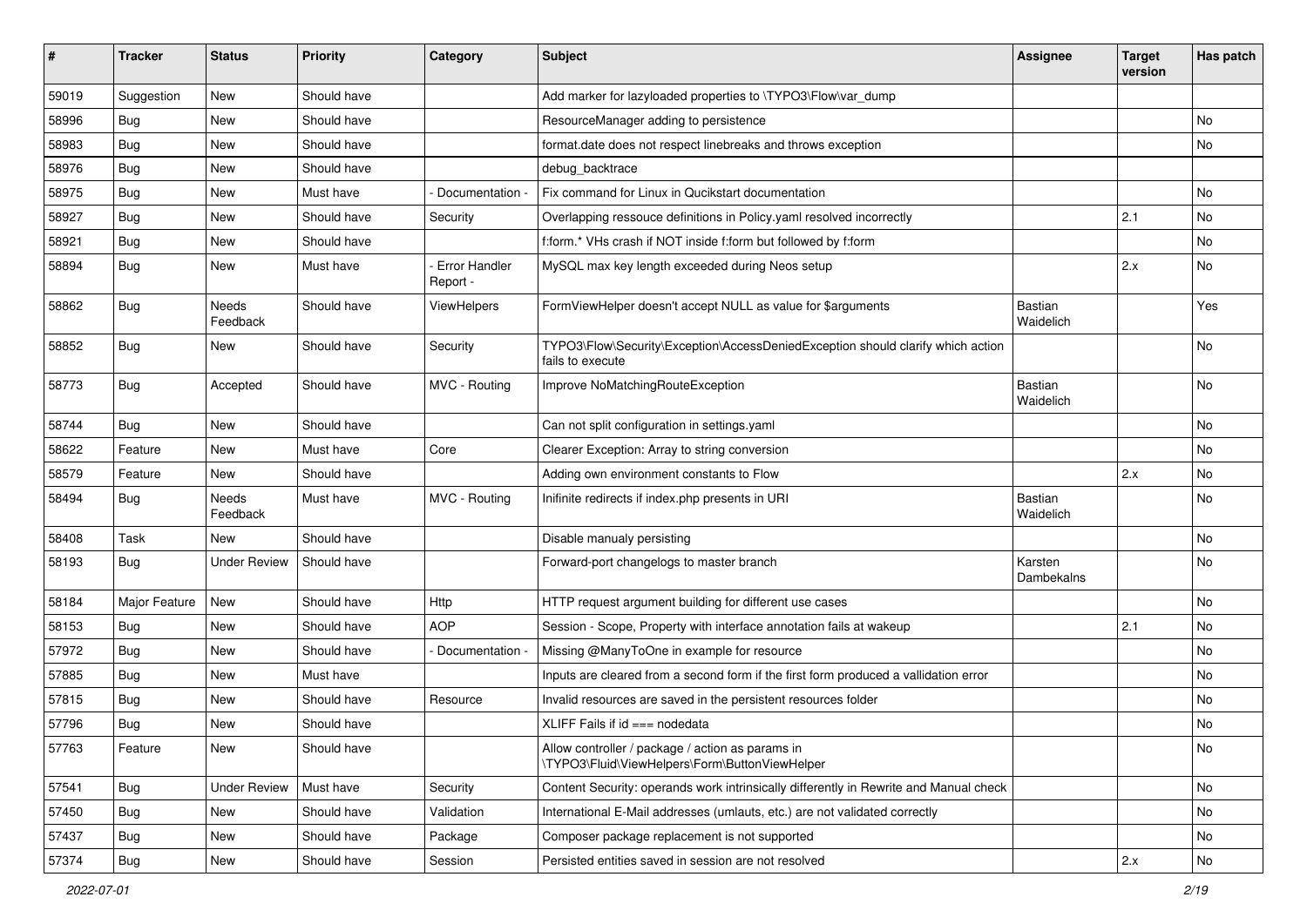| #     | <b>Tracker</b> | <b>Status</b>       | <b>Priority</b> | Category    | <b>Subject</b>                                                                                                       | <b>Assignee</b>        | <b>Target</b><br>version | Has patch |
|-------|----------------|---------------------|-----------------|-------------|----------------------------------------------------------------------------------------------------------------------|------------------------|--------------------------|-----------|
| 56916 | Feature        | New                 | Should have     | Http        | Support PATCH request method as of RFC5789                                                                           |                        |                          | No        |
| 56859 | <b>Bug</b>     | New                 | Should have     |             | PHP Warning: TYPO3_Flow_Error_Exception.php not present in Data/Temporary                                            |                        |                          |           |
| 56856 | <b>Bug</b>     | <b>Under Review</b> | Must have       |             | Fix StandardView Template                                                                                            |                        |                          | No        |
| 56744 | Feature        | New                 | Must have       |             | stay logged in                                                                                                       |                        |                          | No        |
| 56639 | Feature        | New                 | Must have       |             | Implement "getPrivateStorageUriByResource()" for recieving (image-) file URIs                                        | Robert Lemke           | 2.x                      |           |
| 56602 | Major Feature  | New                 | Should have     | Persistence | Handling Of Multi Identity Entities                                                                                  |                        |                          | No        |
| 56601 | Bug            | <b>Under Review</b> | Must have       |             | PersistenceManager wrong handling of ORM\ld                                                                          |                        |                          | No        |
| 56573 | <b>Bug</b>     | New                 | Should have     | Persistence | Converting by Flow\Identity                                                                                          |                        |                          | No        |
| 56556 | Feature        | New                 | Should have     |             | support hasProperty and isProperty                                                                                   |                        |                          | No        |
| 56555 | <b>Bug</b>     | New                 | Should have     |             | Kickstart creates wrong labels in New.html                                                                           |                        |                          |           |
| 56544 | <b>Bug</b>     | New                 | Must have       | Core        | FLOW Exception on tar package inclusion via composer                                                                 |                        |                          | No        |
| 56486 | Feature        | New                 | Should have     |             | Optimize the ObjectManager for performance                                                                           |                        |                          | No        |
| 56237 | Task           | New                 | Should have     |             | in-line (Condition) ViewHelpers should not evaluate on parsing                                                       |                        |                          | No        |
| 56107 | <b>Bug</b>     | New                 | Should have     | Property    | Property mapping configuration only supports one wildcard at a time                                                  |                        |                          | No        |
| 56074 | <b>Bug</b>     | New                 | Should have     |             | Parse errors cause meaningless Flow exception messages.                                                              | Adrian Föder           | 2.x                      |           |
| 56036 | Feature        | New                 | Should have     |             | Optimize autoloading                                                                                                 |                        |                          | No        |
| 55958 | Task           | New                 | Should have     |             | RFC: Use PHP 5.4 closure features for direct ObjectAccess                                                            |                        |                          | No        |
| 55957 | Task           | New                 | Should have     | <b>AOP</b>  | RFC: Optimize AOP proxies                                                                                            |                        |                          | No        |
| 55954 | <b>Bug</b>     | New                 | Should have     |             | Associations to ValueObjects should not be cascade all'd                                                             |                        |                          | No        |
| 55953 | Task           | New                 | Could have      | Persistence | Repair and streamline ValueObject support                                                                            |                        |                          | No        |
| 55937 | Bug            | New                 | Must have       | Session     | FlashMessage queue is lost                                                                                           |                        |                          | No        |
| 55870 | Feature        | New                 | Must have       |             | Enhance f:form.textfield or add a f:form.datefield VH with enhanced validation and<br>propertymapping                | Christian Müller       |                          | No        |
| 55831 | Feature        | New                 | Should have     |             | Different scenarios for session settings                                                                             |                        |                          | No        |
| 55793 | Feature        | <b>Under Review</b> | Could have      | Persistence | Add Support for groupBy                                                                                              | Kerstin<br>Huppenbauer |                          | No        |
| 55719 | Feature        | New                 | Could have      |             | Support additional Resource Folders                                                                                  |                        |                          | No        |
| 55306 | Bug            | Under Review        | Should have     |             | Filenames should not exceed 255 characters                                                                           | Christian Müller       |                          | No        |
| 55199 | Feature        | New                 | Should have     | Cli         | Avoid Buffering of Shell output                                                                                      |                        |                          | No        |
| 55008 | Bug            | <b>Under Review</b> | Should have     |             | Interceptors should be used in Partials                                                                              | Christian Müller       |                          | No        |
| 54744 | <b>Bug</b>     | New                 | Should have     | Log         | System.log contains many NOTICE Flow The argument "workspace" declared in<br>pointcut does not exist in method TYPO3 |                        |                          | No        |
| 54593 | Bug            | New                 | Must have       |             | ini_get return value has changed for PHP >=5.3.0 -> changed check-implementation<br>needed!                          |                        |                          |           |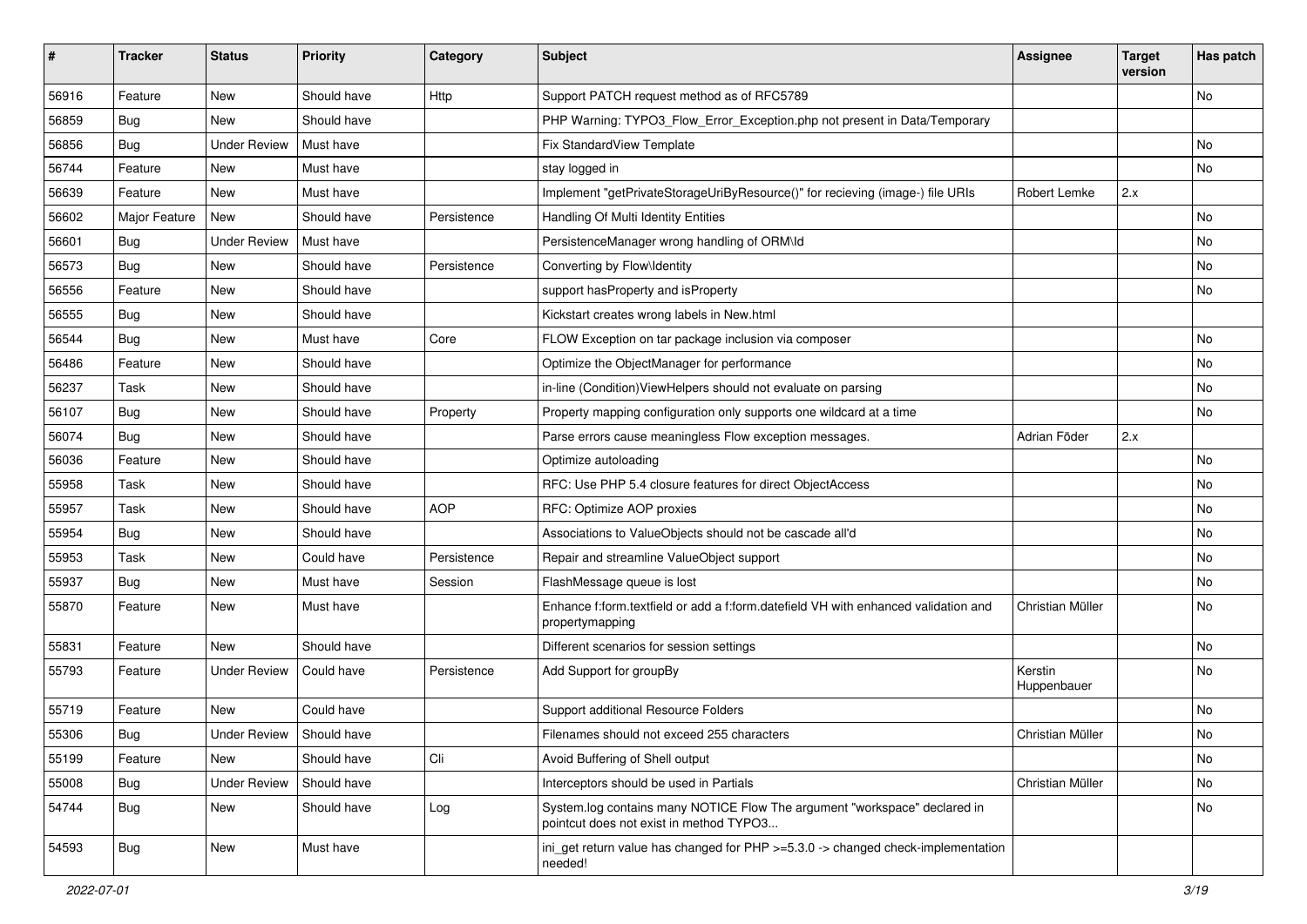| #     | <b>Tracker</b> | <b>Status</b>       | <b>Priority</b> | Category                         | Subject                                                                                     | <b>Assignee</b>      | <b>Target</b><br>version | Has patch |
|-------|----------------|---------------------|-----------------|----------------------------------|---------------------------------------------------------------------------------------------|----------------------|--------------------------|-----------|
| 54589 | Bug            | <b>New</b>          | Should have     | Security                         | Role parent is not removed from roles MM table                                              |                      |                          | No        |
| 54549 | Bug            | New                 | Must have       |                                  | PackageManager::createPackage is incompatible to PackageManagerInterface                    |                      |                          | No        |
| 54458 | Bug            | New                 | Should have     | Package                          | Missing Version Number in packages                                                          |                      |                          | No        |
| 54451 | Bug            | New                 | Must have       |                                  | No functionality at Apache environments with suexec                                         |                      |                          | No        |
| 54446 | Bug            | New                 | Should have     | Cache                            | Cache filebackend 'include once'                                                            |                      |                          | No        |
| 54403 | Bug            | New                 | Should have     |                                  | Resources remade when parent record updated                                                 |                      |                          |           |
| 54381 | Bug            | New                 | -- undefined -- | <b>Error Handler</b><br>Report - | TYPO3\Flow\Core\Booting\Exception\SubProcessException thrown in file<br>Scripts.php         |                      |                          | No        |
| 54373 | Task           | New                 | Should have     |                                  | Rename Arrays::removeEmptyElementsRecursively to<br>removeNullElementsRecursively           |                      |                          |           |
| 54284 | Bug            | New                 | Should have     | ViewHelpers                      | Default Option for Switch/Case VH                                                           |                      |                          | No        |
| 54195 | Task           | <b>New</b>          | Should have     | ViewHelpers                      | Rename and move FormViewHelper's errorClass value, currently 'f3-form-error'                | Adrian Föder         |                          | No        |
| 54181 | Bug            | New                 | Could have      | Core                             | Use date_default_timezone_get() instead of ini_get('date.timezone')                         |                      |                          | Yes       |
| 54146 | Bug            | New                 | Should have     | Security                         | Different sorting of arguments in ACL Patterns doesnt work                                  | Christian Müller     |                          | No.       |
| 54046 | Bug            | New                 | Must have       | Persistence                      | Removal of ValueObjects from a ManyToMany relationship is not possible                      |                      | 2.1                      | No        |
| 54037 | Feature        | <b>Under Review</b> | Should have     | <b>MVC</b>                       | JsonView accepts encoding options                                                           |                      |                          | No.       |
| 53971 | Feature        | New                 | Should have     |                                  | Login functionality                                                                         |                      |                          |           |
| 53961 | Bug            | New                 | Should have     |                                  | Composer installer scripts create a .Packages folder                                        |                      |                          |           |
| 53851 | Bug            | New                 | -- undefined -- | <b>Error Handler</b><br>Report - | TYPO3\Flow\Core\Booting\Exception\SubProcessException thrown in file<br>Scripts.php         |                      |                          | No        |
| 53806 | Bug            | <b>Under Review</b> | Should have     | Widgets                          | Paginate widget maximumNumberOfLinks rendering wrong number of links                        | Bastian<br>Waidelich |                          | No        |
| 53790 | Bug            | New                 | Must have       |                                  | Translation handling in Flashmessages is inconsistent to Validation errors                  |                      |                          |           |
| 53620 | Bug            | New                 | Should have     | Package                          | Move Classes/TYPO3/Flow/Composer to own Package                                             |                      |                          | No        |
| 53533 | Bug            | New                 | Should have     | Reflection                       | Class reflection assumes reverse PSR-0, can lead to fail in autoloader                      |                      |                          | No        |
| 53350 | Bug            | Accepted            | Should have     | MVC - Routing                    | Trying to create a Link in an Template in CLI Context should provide a helpful<br>exception | Bastian<br>Waidelich |                          | No        |
| 53262 | Bug            | New                 | Should have     | Cache                            | FileBakend have some race condition                                                         | Dominique Feyer      |                          | Yes       |
| 53224 | Bug            | New                 | Should have     | Object                           | Constructor in subclass breaks call chain leading to missing identifier / uuid              |                      |                          | No        |
| 53189 | Bug            | New                 | Should have     |                                  | Blog tutorial no longer works                                                               | <b>Philipp Maier</b> |                          | No        |
| 53180 | Bug            | New                 | Must have       | <b>Build Process</b>             | InjectSettings doesnt work on inheritance (Level 2)                                         |                      |                          |           |
| 53177 | Feature        | New                 | Should have     | Security                         | entity resource policy value support for `this`                                             |                      |                          | No        |
| 52945 | <b>Bug</b>     | New                 | Should have     |                                  | Excluded classes should only be excluded from reflection but still autoloaded               |                      |                          | No        |
| 52938 | Bug            | New                 | Should have     |                                  | Resource stream wrapper doesn't work with foreign package                                   |                      |                          |           |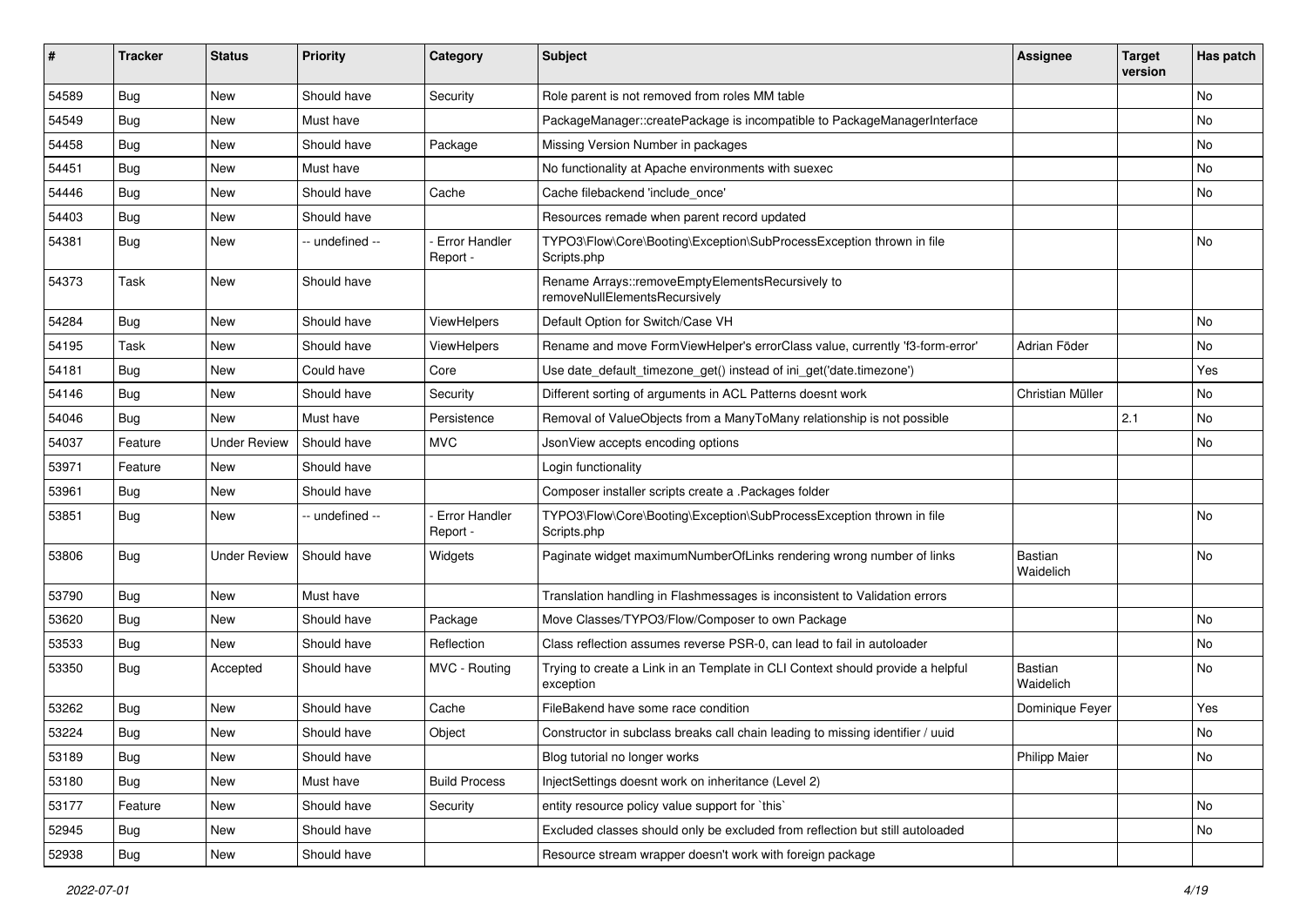| ∦     | <b>Tracker</b> | <b>Status</b>       | Priority       | Category                         | <b>Subject</b>                                                                                     | <b>Assignee</b> | <b>Target</b><br>version | Has patch |
|-------|----------------|---------------------|----------------|----------------------------------|----------------------------------------------------------------------------------------------------|-----------------|--------------------------|-----------|
| 52909 | Bug            | New                 | Should have    | Core                             | Class Loader fallback to non-proxy hides fatal errors                                              |                 |                          | No        |
| 52640 | Feature        | <b>Under Review</b> | Should have    |                                  | Create an UnlessViewHelper as opposite to the IfViewHelper                                         | Marc Neuhaus    |                          | No        |
| 52591 | Bug            | New                 | Should have    |                                  | The Pagination Widget broken for joined objects                                                    |                 |                          | No        |
| 52590 | Feature        | New                 | Should have    |                                  | Provide a way to get the Doctrine QueryBuilder                                                     |                 |                          | No        |
| 52536 | <b>Bug</b>     | <b>Under Review</b> | Should have    |                                  | Errorclass not set if no property-attribute set                                                    |                 |                          |           |
| 52526 | Bug            | New                 | Should have    |                                  | Unfinished programming of DateTime converter                                                       |                 | 2.0.1                    |           |
| 52509 | Bug            | New                 | Should have    |                                  | Child-Object's Identifier get's lost on Form-Submission with Validation Error                      |                 |                          |           |
| 52430 | <b>Bug</b>     | New                 | Should have    |                                  | Cannot convert from UUID to auto-increment ID                                                      |                 |                          | No.       |
| 52419 | Bug            | New                 | Should have    |                                  | Wrong PHPDocs notation for default value inline f:translate viewhelper                             |                 | 2.0                      | No        |
| 52280 | Task           | <b>Under Review</b> | Should have    |                                  | Throw Exception if there is an array in PSR-0 autoload                                             |                 |                          | Yes       |
| 52185 | Bug            | New                 | Could have     | Utility                          | PositionalArraySorter should detect recursive dependencies                                         |                 |                          | No        |
| 52014 | <b>Bug</b>     | New                 | Should have    | Persistence                      | Migration makes fields NOT NULL even though not true                                               |                 |                          | No        |
| 52005 | <b>Bug</b>     | New                 | Could have     | Error Handler<br>Report -        | TYPO3\Flow\Error\Exception thrown in file ErrorHandler.php                                         |                 |                          | No        |
| 51972 | Bug            | New                 | Should have    |                                  | Joins for every deep property constraint make cartesian selection                                  | Adrian Föder    |                          | Yes       |
| 51847 | Bug            | New                 | Should have    | Reflection                       | Overiding controller actions with other required parameter sets results in fatal error.            |                 | 2.x                      | No        |
| 51811 | Bug            | New                 | Should have    |                                  | Improve session handle when the authenticated account is removed from persitance                   | Dominique Feyer |                          | Yes       |
| 51809 | <b>Bug</b>     | <b>Under Review</b> | Must have      | Core                             | Commit "[BUGFIX] Published resources don't support symlinks" produces an fatal<br>error on Windows | Adrian Föder    | 2.0.1                    | No        |
| 51763 | Bug            | New                 | Should have    | Http                             | HttpRequest always returns content of the current request                                          |                 |                          | No        |
| 51704 | <b>Bug</b>     | New                 | - undefined -- | <b>Error Handler</b><br>Report - | TYPO3\Flow\Error\Exception thrown in file ErrorHandler.php                                         |                 |                          | No        |
| 51676 | Feature        | <b>Under Review</b> | Should have    | Resource                         | Support of symlinks for Resources                                                                  |                 |                          | No        |
| 51530 | Task           | New                 | Should have    |                                  | Improve speed of Files::readDirectoryRecursively using RecursiveDirectoryIterator?                 |                 |                          | No        |
| 51489 | Bug            | New                 | - undefined -- | Annotations                      | Doctrine\Common\Annotations\AnnotationException thrown in file<br>AnnotationException.php          |                 |                          | No        |
| 51459 | Feature        | New                 | Should have    | <b>MVC</b>                       | Allow catching of particular exceptions on property mapping                                        |                 |                          | No        |
| 51312 | <b>Bug</b>     | New                 | Should have    | Core                             | Default php error handler generates warning (when loading<br>TYPO3\Flow\Error\Exception class)     |                 | 2.0                      | No        |
| 51286 | Task           | New                 | Should have    |                                  | Custom error views should introduce a controller context somehow                                   |                 |                          | No        |
| 51277 | Feature        | New                 | Should have    |                                  | ViewHelper context should be aware of actual file occurrence                                       |                 |                          | No        |
| 51239 | <b>Bug</b>     | <b>Under Review</b> | Must have      | Core                             | AbstractViewHelper use incorrect method signature for "\$this->systemLogger->log()"                | Adrian Föder    |                          | Yes       |
| 51188 | <b>Bug</b>     | New                 | Should have    | Persistence                      | Doctrine does not respect AOP-injected properties                                                  |                 |                          | No        |
| 51183 | Task           | New                 | Should have    |                                  | CLI improvements                                                                                   |                 |                          |           |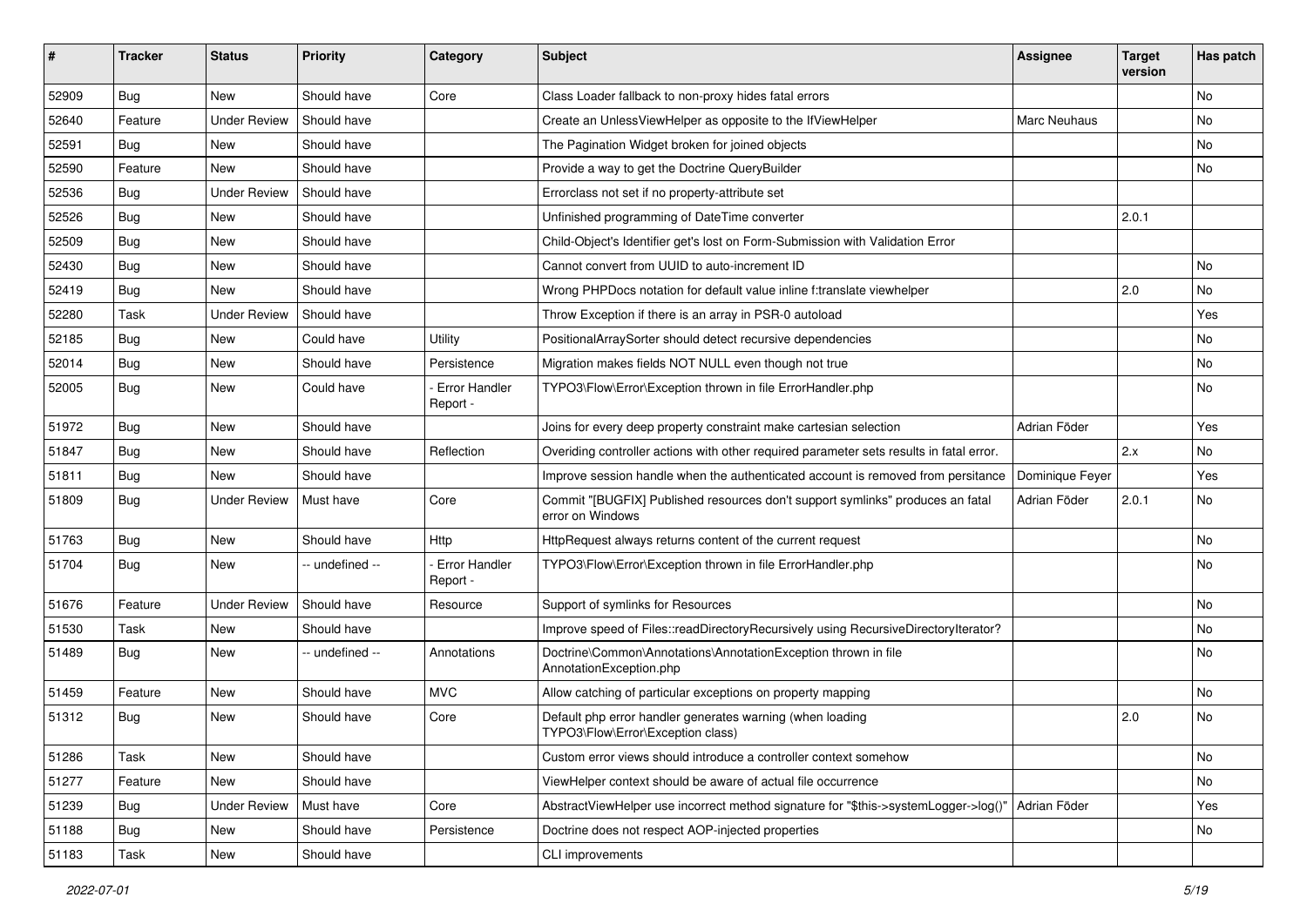| #     | <b>Tracker</b> | <b>Status</b>       | <b>Priority</b> | Category                         | Subject                                                                                                                                | <b>Assignee</b>       | <b>Target</b><br>version | Has patch |
|-------|----------------|---------------------|-----------------|----------------------------------|----------------------------------------------------------------------------------------------------------------------------------------|-----------------------|--------------------------|-----------|
| 51120 | Bug            | New                 | Must have       | Core                             | \TYPO3\Flow\Core\Booting::buildSubprocessCommand - wrong command if passed<br>more than one parameters                                 |                       |                          | No        |
| 51100 | Feature        | New                 | Must have       | ViewHelpers                      | Links with absolute URI should have the option of URI Scheme                                                                           |                       |                          | No        |
| 50901 | Feature        | New                 | Should have     | Validation                       | @IgnoreValidation also for class fields                                                                                                |                       |                          | <b>No</b> |
| 50888 | Bug            | <b>Under Review</b> | Should have     |                                  | WSOD by changing name of section and if Fluid caches are generated                                                                     |                       |                          | No        |
| 50869 | Bug            | New                 | Could have      |                                  | key() invoked on object                                                                                                                |                       |                          | <b>No</b> |
| 50395 | <b>Bug</b>     | Accepted            | Should have     | MVC - Routing                    | Route cache caches routes for non dispatchable requests                                                                                | Bastian<br>Waidelich  |                          | No        |
| 50382 | Task           | New                 | Should have     | Command                          | Impossible to use arguments in CLI that are added by overriding<br>initializeCommandMethodArguments()                                  |                       |                          | <b>No</b> |
| 50342 | Bug            | New                 | Could have      |                                  | PropertyMapper: Use of interface method before implementation check                                                                    |                       |                          | No        |
| 50262 | Feature        | New                 | Could have      | Package                          | Add Keywords to composer Json                                                                                                          |                       |                          | No        |
| 50255 | <b>Bug</b>     | New                 | Should have     |                                  | Different collations runnig migrate/update                                                                                             |                       |                          |           |
| 50130 | <b>Bug</b>     | Needs<br>Feedback   | Should have     |                                  | Different fallback for php.exe on windows                                                                                              |                       |                          |           |
| 50115 | Feature        | <b>Under Review</b> | Must have       | Security                         | During the policy loading, we need to take care if class exist                                                                         | Dominique Feyer       |                          | Yes       |
| 50080 | <b>Bug</b>     | Needs<br>Feedback   | Should have     | Core                             | Broken concept for CLI/Web separation                                                                                                  | Karsten<br>Dambekalns |                          | No        |
| 49806 | Task           | Accepted            | Should have     | 118n                             | Date formatting should care about the time zone                                                                                        | Adrian Föder          |                          | No        |
| 49801 | Bug            | New                 | - undefined --  | <b>Error Handler</b><br>Report - | TYPO3\Flow\Security\Exception\AccessDeniedException thrown in file<br>TYPO3_Flow_Security_Authorization_AccessDecisionVoterManager.php |                       |                          | No        |
| 49780 | Bug            | New                 | Should have     | Security                         | Roles are not synchronized                                                                                                             |                       |                          | No        |
| 49756 | Feature        | <b>Under Review</b> | Should have     |                                  | Select values by array key in checkbox viewhelper                                                                                      |                       |                          | No        |
| 49600 | <b>Bug</b>     | New                 | Should have     | ViewHelpers                      | f:form tag shown as a HTML on frontend                                                                                                 |                       |                          | No        |
| 49566 | Bug            | New                 | Should have     | Property                         | NULL source values are not handled correctly                                                                                           | Adrian Föder          |                          | <b>No</b> |
| 49423 | <b>Bug</b>     | New                 | Must have       |                                  | Role name and packageKey are not accessible                                                                                            |                       |                          | No        |
| 49373 | <b>Bug</b>     | New                 | Must have       | Security                         | Methods policy with key "Controllers" is ignored                                                                                       |                       |                          | No        |
| 49372 | <b>Bug</b>     | New                 | Should have     |                                  | ObjectConverter ignores implemented interface when mapping subtype                                                                     |                       |                          | No        |
| 49050 | Feature        | New                 | Should have     | Persistence                      | Allow Subqueries in QueryInterface                                                                                                     |                       |                          | No        |
| 49039 | Feature        | New                 | Could have      | Log                              | RFC: Use PSR-3 logger interface in Flow                                                                                                |                       |                          | No        |
| 49038 | <b>Bug</b>     | New                 | Must have       |                                  | form.select does not select the first item if prependOptionValue is used                                                               |                       |                          | No        |
| 49025 | Task           | <b>Under Review</b> | Could have      | 118n                             | Dynamic locale detection / determination                                                                                               | Adrian Föder          | 2.1                      | No        |
| 49011 | Bug            | <b>Under Review</b> | Should have     |                                  | Support executing TYPO3. Flow inside a PHAR                                                                                            |                       |                          | No        |
| 48898 | Bug            | New                 | Must have       | Security                         | configuration for roles fails if one of Policy yaml files contain empty "roles array"                                                  | Christian Müller      | 2.0.1                    | No        |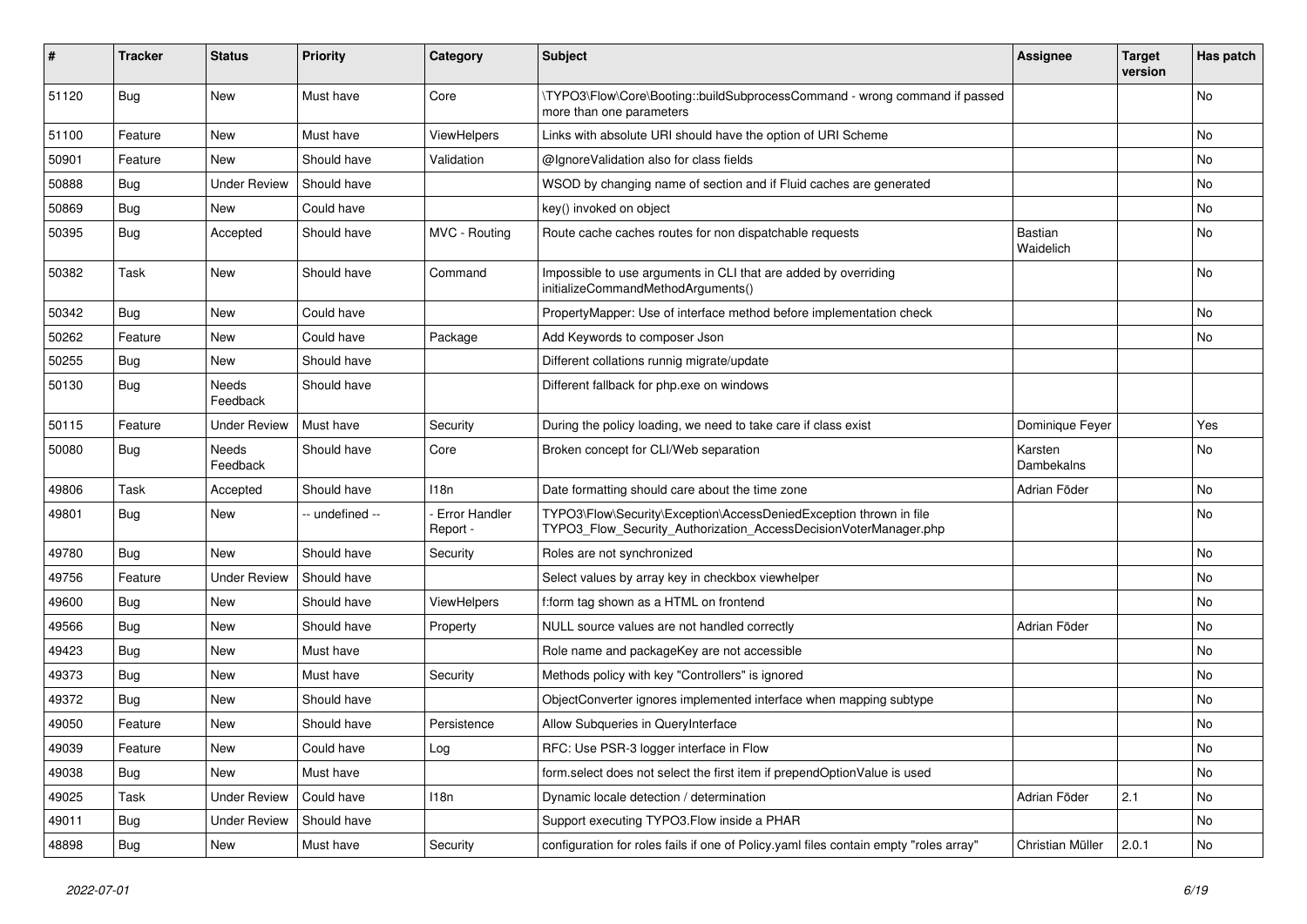| #     | <b>Tracker</b> | <b>Status</b>       | <b>Priority</b> | Category                         | Subject                                                                                                                                           | <b>Assignee</b>       | <b>Target</b><br>version | Has patch |
|-------|----------------|---------------------|-----------------|----------------------------------|---------------------------------------------------------------------------------------------------------------------------------------------------|-----------------------|--------------------------|-----------|
| 48873 | Bug            | New                 | Should have     | <b>Error Handler</b><br>Report - | Error when calling resourceManager->deleteResource on unpublished Resource                                                                        |                       |                          | No        |
| 48862 | Feature        | New                 | Should have     | Monitor                          | Possibility to exclude package from file monitoring                                                                                               |                       |                          | No        |
| 48657 | Feature        | <b>Under Review</b> | Should have     |                                  | support HTTP_RANGE                                                                                                                                |                       |                          | No        |
| 48596 | <b>Bug</b>     | <b>Under Review</b> | Should have     | Configuration                    | Ignored Tags configuration should be easier to configure from packages                                                                            | Alexander Berl        |                          | No        |
| 48532 | Bug            | <b>Under Review</b> | Should have     | <b>MVC</b>                       | JsonView Configuration behaves differently for arrays and objects                                                                                 | Alexander Berl        |                          | No        |
| 48430 | <b>Bug</b>     | New                 | Should have     |                                  | Default validator-messages are not correctly formatted                                                                                            |                       |                          | No        |
| 48429 | <b>Bug</b>     | New                 | Should have     |                                  | Remove- and update-actions on repository are not persisted                                                                                        |                       |                          | No.       |
| 48409 | Feature        | New                 | Could have      | SignalSlot                       | Introduce new Annotation "Slot" for wiring signal and slots                                                                                       |                       |                          | No        |
| 48355 | Feature        | New                 | Could have      |                                  | Assign output of viewhelper to template variable for further processing.                                                                          |                       |                          |           |
| 48296 | Task           | Needs<br>Feedback   | Should have     |                                  | Missing method in ExceptionHandlerInterface                                                                                                       |                       |                          | No        |
| 48167 | Feature        | Accepted            | Should have     | Security                         | Command line account and role browsing                                                                                                            | Adrian Föder          |                          | No        |
| 48093 | <b>Bug</b>     | New                 | Must have       | Validation                       | AbstractCompositeValidators memory consumption continuously grow                                                                                  |                       | 2.0.1                    | Yes       |
| 47951 | Feature        | New                 | Should have     | Persistence                      | Warn if persistence stack is not empty at the end of a get-request                                                                                |                       |                          | No        |
| 47950 | Bug            | New                 | Should have     | Resource                         | import of remote resources                                                                                                                        |                       | 2.0.1                    | No        |
| 47859 | Task           | Accepted            | Should have     | Security                         | Logging: Do not log all decisions in \TYPO3\Flow\Security\Aspect\LoggingAspect                                                                    | Robert Lemke          |                          | No        |
| 47858 | <b>Bug</b>     | Needs<br>Feedback   | Should have     | Package                          | Remove .htaccess from Composer Installer Essentials                                                                                               | Christopher<br>Hlubek | 2.0.1                    | No        |
| 47818 | Bug            | New                 | Must have       |                                  | Wrong link on Welcome screen                                                                                                                      |                       |                          |           |
| 47669 | Task           | New                 | Should have     |                                  | FormViewHelper does not define the default request method                                                                                         |                       |                          | No        |
| 47638 | Bug            | New                 | Should have     |                                  | Delete a ValueObject by its identity                                                                                                              |                       |                          |           |
| 47637 | <b>Bug</b>     | New                 | Should have     |                                  | Property with @ORM\Column(nullable=true,type="decimal",scale=2) results as type<br>"string" in Collection Objects and not as expected as "double" |                       |                          |           |
| 47601 | Bug            | New                 | Should have     |                                  | Template Path of Submodules contains lowercase Namespace                                                                                          |                       |                          |           |
| 47487 | Bug            | New                 | Should have     | Core                             | Functional test classes in package without classes are not compiled                                                                               |                       | 2.0.1                    | No        |
| 47456 | Feature        | New                 | Should have     | Validation                       | ManyToOne and OneToOne Relations of Objects passed as Action Argument are<br>loaded automatically                                                 |                       |                          | No        |
| 47429 | Bug            | New                 | Should have     | Security                         | Global policy files no longer allowed                                                                                                             |                       |                          | No        |
| 47423 | Task           | <b>Under Review</b> | Could have      |                                  | Decouple TYPO3.Party from Flow                                                                                                                    | Christian Müller      |                          |           |
| 47419 | <b>Bug</b>     | New                 | Must have       |                                  | Composer issues                                                                                                                                   |                       | 2.0.1                    |           |
| 47404 | Feature        | New                 | Could have      | <b>AOP</b>                       | Add getters and setters methods for introduced properties                                                                                         |                       |                          | No        |
| 47339 | Feature        | Needs<br>Feedback   | Could have      | Http                             | Allow RequestHandlers to get the current Request injected                                                                                         | Alexander Berl        |                          | No        |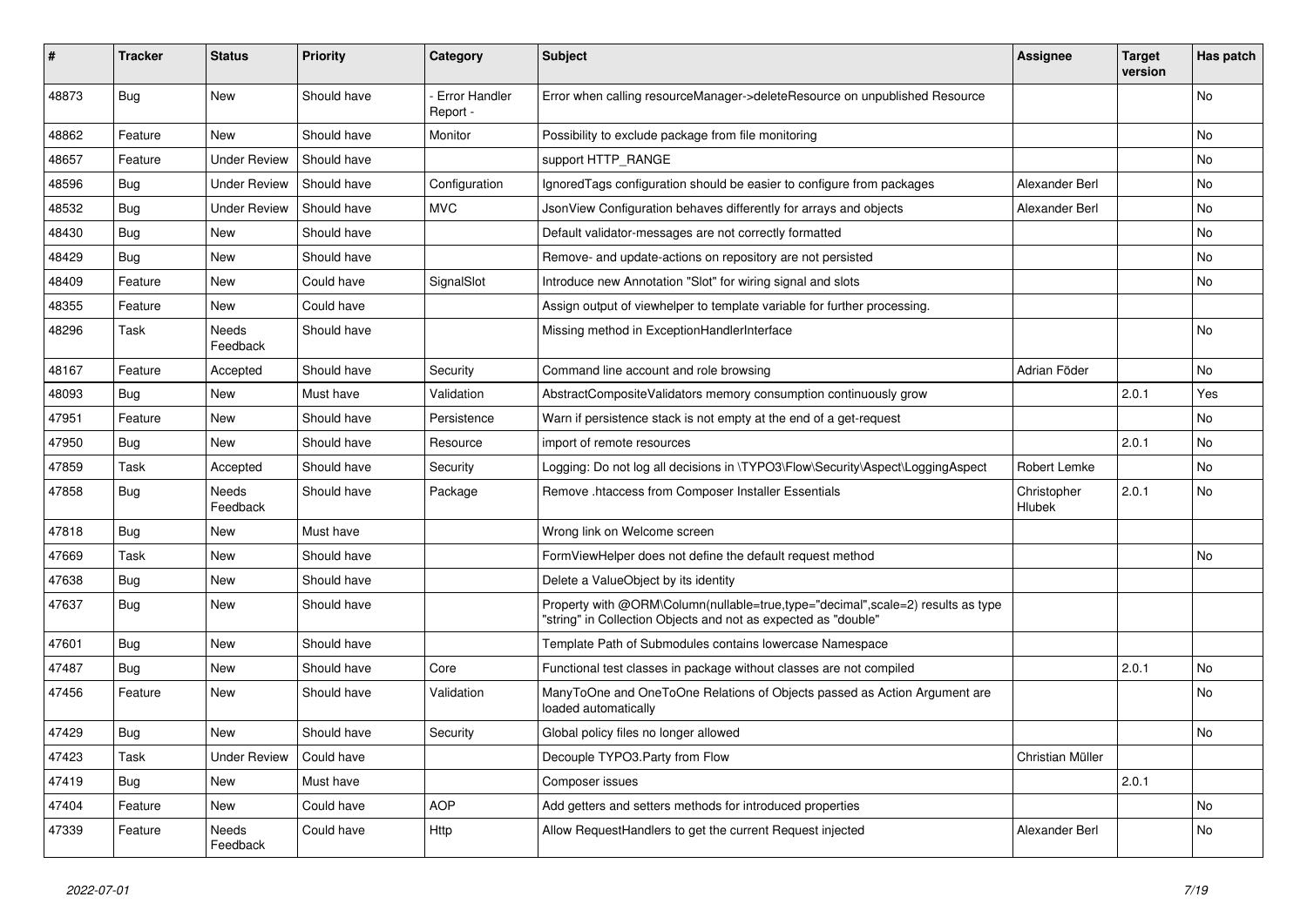| #     | <b>Tracker</b> | <b>Status</b>       | <b>Priority</b> | Category        | <b>Subject</b>                                                                                                               | <b>Assignee</b>       | <b>Target</b><br>version | Has patch |
|-------|----------------|---------------------|-----------------|-----------------|------------------------------------------------------------------------------------------------------------------------------|-----------------------|--------------------------|-----------|
| 47331 | Bug            | Accepted            | Must have       | Object          | ObjectManager shutdown with Dependency Injection Proxy causes fatal errors                                                   |                       | 2.0.1                    | No        |
| 47325 | <b>Bug</b>     | Under Review        | Should have     | Reflection      | ReflectionData and classSchema caches need not be freezable                                                                  |                       | 2.0.1                    | No        |
| 47273 | Feature        | New                 | Should have     | Property        | Support mapping properties with differing types for setter and property                                                      |                       |                          | No        |
| 47236 | <b>Bug</b>     | Needs<br>Feedback   | Should have     |                 | Error at offset 6279 of 6338                                                                                                 |                       |                          | No        |
| 47191 | Feature        | <b>Under Review</b> | Should have     | Validation      | Make (property) Validators aware of parent class and the property they belong to                                             |                       |                          | No        |
| 47075 | Feature        | New                 | Should have     | Resource        | Make Exception more meaningful                                                                                               |                       |                          | No        |
| 47073 | Bug            | New                 | Must have       | <b>Http</b>     | Cookie causes Error after Update                                                                                             |                       |                          | No.       |
| 47052 | Bug            | New                 | Should have     |                 | Clear doctrine caches after migration applied                                                                                |                       |                          |           |
| 47006 | <b>Bug</b>     | Under Review        | Should have     |                 | widget identifier are not unique                                                                                             |                       |                          | No        |
| 46974 | Bug            | Accepted            | Should have     | Object          | Original and Proxy class in one file makes it difficult to reach 100% code coverage<br>for functional tests                  | Christian Müller      |                          | No        |
| 46910 | Feature        | New                 | Should have     |                 | Composer integration - PackageStates.php                                                                                     |                       |                          | No        |
| 46823 | Task           | Accepted            | Should have     | Cache           | Detect APC and APCu correctly                                                                                                |                       |                          | No        |
| 46816 | Feature        | New                 | Should have     | Cache           | Add xcache cache backend                                                                                                     |                       |                          | No        |
| 46716 | <b>Bug</b>     | New                 | Must have       | Object          | Empty class names in Dependencylnjection proxy code when using Caches /<br>Factory-created dependencies                      |                       | 2.0.1                    | No        |
| 46689 | Bug            | New                 | Must have       |                 | The new ClassLoader swallows Fatal Errors                                                                                    | Marc Neuhaus          |                          | No        |
| 46545 | Feature        | New                 | Should have     |                 | Better support for arrays in options of SelectViewHelper                                                                     |                       |                          | No        |
| 46425 | Task           | <b>Under Review</b> | Should have     | Core            | DI proxy classes use raw reflection instead of RelfectionService                                                             | Christian Müller      | 2.0.1                    | No        |
| 46371 | Feature        | New                 | Should have     |                 | Support compilation of static information in proxy classes                                                                   | Christopher<br>Hlubek |                          | No        |
| 46318 | Feature        | New                 | Should have     | Cache           | [caching framework] Extend cache interface to handle multiple entries                                                        |                       |                          | No        |
| 46289 | Bug            | Needs<br>Feedback   | Should have     | View            | Enable Escaping Interceptor in XML request format                                                                            |                       | 2.0.1                    | No        |
| 46257 | Feature        | Under Review        | Should have     | Core            | Add escape sequence support for Fluid                                                                                        |                       |                          | No        |
| 46244 | Bug            | <b>Under Review</b> | Should have     |                 | Remove call to PHP_BINDIR in CoreCommandController                                                                           |                       |                          |           |
| 46216 | Feature        | New                 | Should have     | Cache           | Add wincache cache backend                                                                                                   |                       |                          | No        |
| 46210 | Bug            | Needs<br>Feedback   | Should have     | Session         | securityContext->getParty() in the initializeObject() method of a session-Scope<br>object throws exception on second request |                       |                          | No        |
| 46120 | Bug            | New                 | Must have       | Documentation - | Important step missing in the installation chapter                                                                           |                       |                          | No        |
| 46097 | Bug            | New                 | Must have       | Session         | Logged in user gets session of an other logged in user                                                                       | Robert Lemke          |                          | No        |
| 46091 | Task           | Needs<br>Feedback   | Should have     |                 | Show source file name and position on exceptions during parsing                                                              |                       |                          | No        |
| 46073 | Bug            | <b>Under Review</b> | Should have     |                 | Scripts::executeCommand must be usable outsite of TYPO3.Flow                                                                 |                       |                          | No        |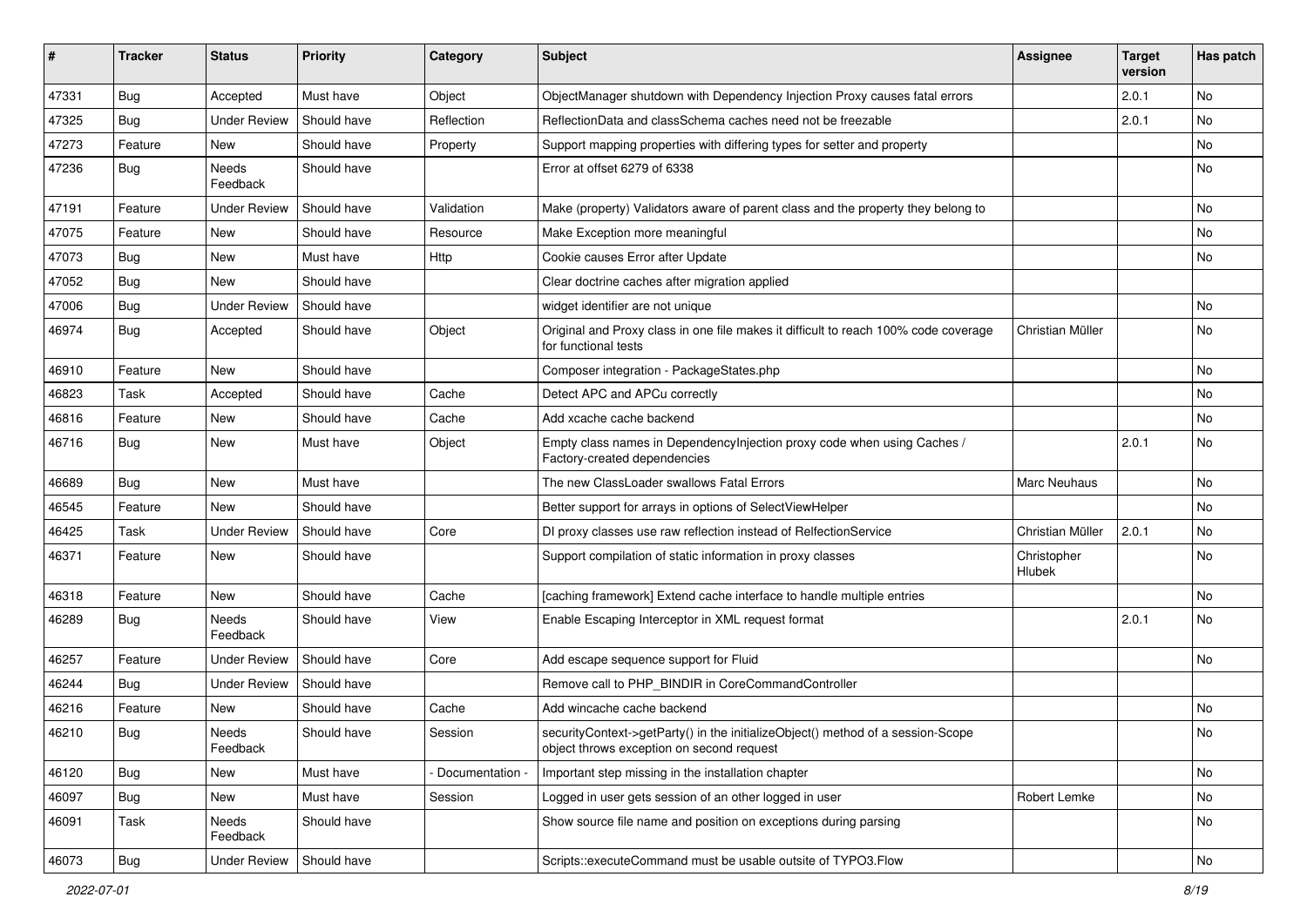| #     | <b>Tracker</b> | <b>Status</b>       | <b>Priority</b> | Category      | <b>Subject</b>                                                                                                       | <b>Assignee</b>       | <b>Target</b><br>version | Has patch |
|-------|----------------|---------------------|-----------------|---------------|----------------------------------------------------------------------------------------------------------------------|-----------------------|--------------------------|-----------|
| 46066 | Bug            | New                 | Should have     | 118n          | Currency formatter uses wrong format for ISO 4217 currency codes                                                     |                       |                          | No        |
| 46063 | Feature        | New                 | Should have     | Security      | Implement username password provider with "remember me" persistent cookie                                            | Christopher<br>Hlubek |                          | No        |
| 46050 | Feature        | New                 | Could have      | Log           | To decouple log file writing at Logger->logException                                                                 |                       |                          | No        |
| 46011 | Task           | New                 | Should have     | Validation    | Validate annotation with missing type should throw useful error                                                      |                       |                          | No        |
| 46010 | Bug            | New                 | Should have     | Persistence   | Generating a DiscriminatorMap with base class in different namespace does not<br>work                                |                       |                          | No        |
| 46009 | Task           | New                 | Should have     | Persistence   | Improve error message for missing class in Flow annotation driver                                                    |                       |                          | No        |
| 45917 | <b>Bug</b>     | New                 | Should have     | MVC - Routing | RoutePartHandler transliteration must be improved                                                                    |                       |                          | No.       |
| 45851 | Feature        | Needs<br>Feedback   | Could have      |               | Allow referencing environment variables in Settings.yaml                                                             | Adrian Föder          |                          | No        |
| 45669 | Bug            | New                 | Should have     |               | PersistentObjectConverter does not convert ValueObjects by __identity                                                |                       |                          | No        |
| 45640 | <b>Bug</b>     | New                 | Could have      | Persistence   | Every relation is set to cascade=all if the related entity is no aggregate root                                      |                       |                          | No        |
| 45623 | Bug            | New                 | Should have     | Documentation | SQL error when calling TYPO3.Blog Setup controller                                                                   |                       |                          | No        |
| 45611 | Bug            | New                 | Could have      | Security      | Destruction of session after logout should be configurable                                                           |                       |                          | No        |
| 45413 | Bug            | <b>Under Review</b> | Should have     |               | Overriding boolean properties using Objects yaml is broken                                                           |                       |                          |           |
| 45409 | Feature        | New                 | Should have     | Validation    | Support validation of abstract nested properties                                                                     |                       |                          | No        |
| 45405 | Bug            | Accepted            | Should have     | MVC - Routing | Uncaught Exception in DynamicRoutePart                                                                               | Bastian<br>Waidelich  |                          | No        |
| 45394 | Task           | New                 | Should have     | View          | Forwardport Unit test for standalone view                                                                            |                       |                          | No        |
| 45386 | <b>Bug</b>     | New                 | Could have      |               | Package::buildArrayOfClassFiles tries to determine class names from file paths                                       |                       |                          | No        |
| 45384 | Bug            | New                 | Must have       | Widgets       | Persisted entity object in widget-configuration cannot be deserialized (after reload)                                |                       | 2.0.1                    | No        |
| 45345 | Feature        | Needs<br>Feedback   | Should have     |               | Easy to use comments for fluid that won't show in output                                                             |                       |                          |           |
| 45272 | Bug            | New                 | Should have     |               | Related Value Objects get deleted by default cascading                                                               |                       |                          | No        |
| 45253 | Task           | Accepted            | Must have       | Security      | Throw exception in PointcutMethodNameFilter if given method's argument does not<br>match the actual method signature | Christian Müller      |                          | No        |
| 45249 | Bug            | New                 | Must have       | Documentation | Update composer project-create command listing                                                                       |                       |                          | No        |
| 45164 | Feature        | Accepted            | Should have     |               | Define syntax for validation rules in YAML                                                                           | Karsten<br>Dambekalns |                          |           |
| 45153 | Feature        | New                 | Should have     |               | f:be.menus.actionMenuItem - Detection of the current select option is insufficient                                   |                       |                          | No        |
| 45103 | Feature        | New                 | Should have     | Resource      | Make static resource URI generation available outside of Fluid                                                       |                       |                          | No        |
| 45100 | Feature        | <b>Under Review</b> | Should have     |               | RequestDispatchingAspect should check if entry point can handle current request                                      | Christopher<br>Hlubek |                          |           |
| 45041 | <b>Bug</b>     | New                 | Must have       | Command       | Set file permissions doesnt work                                                                                     |                       | 2.0.1                    | No        |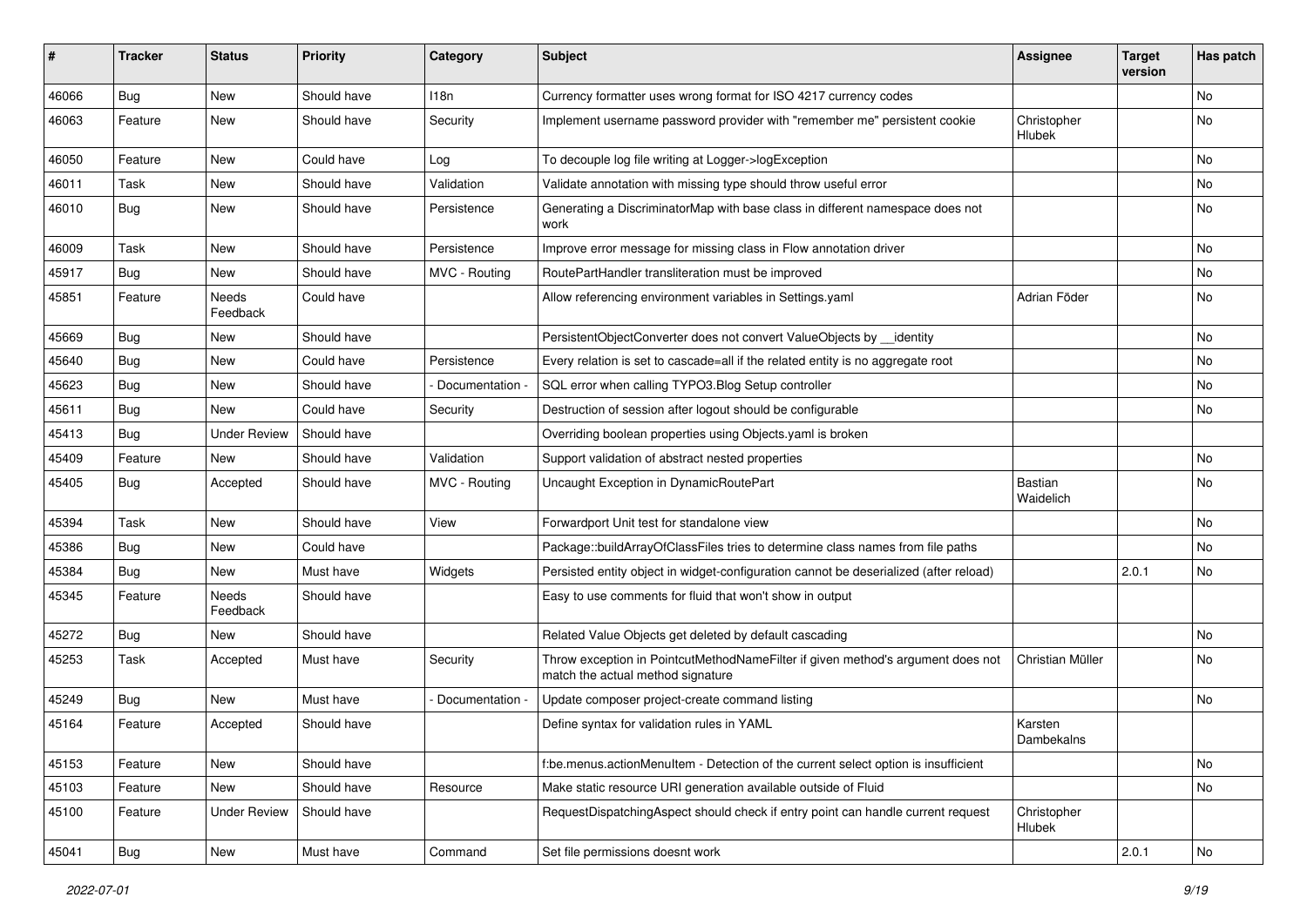| #     | <b>Tracker</b> | <b>Status</b>            | <b>Priority</b> | Category        | <b>Subject</b>                                                                           | <b>Assignee</b>        | <b>Target</b><br>version | Has patch      |
|-------|----------------|--------------------------|-----------------|-----------------|------------------------------------------------------------------------------------------|------------------------|--------------------------|----------------|
| 44891 | Feature        | <b>New</b>               | Should have     | MVC - Routing   | Routes should be able to enforce http/https protocol                                     |                        |                          | No             |
| 44738 | Feature        | New                      | Must have       | Validation      | Re-Validation of argument's custom validators                                            |                        |                          | No             |
| 44712 | Task           | Accepted                 | Should have     | Http            | Decouple Argument-Building in the HTTP-Request-Constructor                               |                        |                          | No             |
| 44684 | <b>Bug</b>     | New                      | Should have     |                 | Authorization header redirect in .htaccess strips the Basic-prefix                       |                        |                          |                |
| 44563 | Feature        | New                      | Should have     | Security        | Logged in users via HTTP Basic always get re-authenticated                               |                        |                          | No             |
| 44542 | Task           | New                      | Should have     | Documentation - | Mention the risk of requestPatterns regarding foreign package's SecurityContext<br>usage | Adrian Föder           |                          | No             |
| 44396 | Task           | Accepted                 | Should have     | Persistence     | Move Doctrine ORM integration onto own namespace                                         | Karsten<br>Dambekalns  |                          | No             |
| 44375 | Task           | Accepted                 | Should have     | Persistence     | Make all persistence reads go through repositories                                       | Karsten<br>Dambekalns  |                          | No             |
| 44361 | Bug            | <b>New</b>               | Should have     | 118n            | TYPO3\Flow\I18n\Formatter\DatetimeFormatter - caching DATETIME type                      |                        | 2.0.1                    | No             |
| 44314 | Task           | Accepted                 | Must have       | Security        | slightly file permissions for /Configuration/* and /Data/Persistent/EncryptionKey        | Karsten<br>Dambekalns  |                          | No             |
| 44244 | <b>Bug</b>     | New                      | Should have     | Persistence     | defaultOrderings aren't applied on related objects                                       |                        |                          | No             |
| 44234 | Bug            | <b>Under Review</b>      | Should have     | ViewHelpers     | selectViewHelper's sorting does not respect locale collation                             |                        | 2.1                      | No             |
| 44203 | Bug            | <b>Needs</b><br>Feedback | Should have     | Session         | Session implementation is still racy                                                     | Robert Lemke           | 2.0.1                    | <b>No</b>      |
| 44186 | <b>Bug</b>     | New                      | Should have     | <b>MVC</b>      | Request does not accept custom Content-Type                                              |                        | 2.0.1                    | No.            |
| 44185 | Bug            | New                      | Should have     | <b>MVC</b>      | XML body always need a root node                                                         |                        | 2.0.1                    | No.            |
| 44184 | Bug            | New                      | Should have     | <b>MVC</b>      | Request arguments are not merged correctly for single object actions                     |                        | 2.0.1                    | No             |
| 44148 | <b>Bug</b>     | New                      | Should have     |                 | Documentation for executeCommand() needs clarification                                   |                        | 2.0.1                    | No             |
| 44123 | Feature        | New                      | Should have     |                 | Make the "Flow requires the PHP setting "date.timezone"" error more beautiful            |                        |                          | No             |
| 44078 | Task           | New                      | Should have     |                 | Probably false behavior in symlinked environment                                         |                        |                          |                |
| 43993 | Task           | New                      | Should have     | Persistence     | Warn when no migrations are found at all during doctrine: migrate                        |                        |                          | No             |
| 43967 | <b>Bug</b>     | New                      | Should have     | Persistence     | Error in evaluating orphanRemoval in Flow Annotation driver                              |                        |                          | No.            |
| 43947 | Bug            | New                      | Should have     |                 | Redirect to login after Session timeout                                                  |                        |                          | No             |
| 43930 | Task           | <b>Needs</b><br>Feedback | Should have     |                 | Remove canRender() completely?!                                                          | Sebastian<br>Kurfuerst |                          | N <sub>o</sub> |
| 43841 | Feature        | New                      | Should have     |                 | Add package support to validation errors                                                 |                        |                          | No             |
| 43621 | <b>Bug</b>     | <b>Under Review</b>      | Must have       |                 | Composer installer overwrites Settings.yaml.example                                      | Karsten<br>Dambekalns  |                          | No             |
| 43572 | Feature        | New                      | Should have     |                 | Uri should support manipulation of query arguments                                       |                        |                          | No             |
| 43541 | <b>Bug</b>     | <b>New</b>               | Should have     | Core            | Incomplete classes path detection for PSR-0                                              |                        | 2.0.1                    | No             |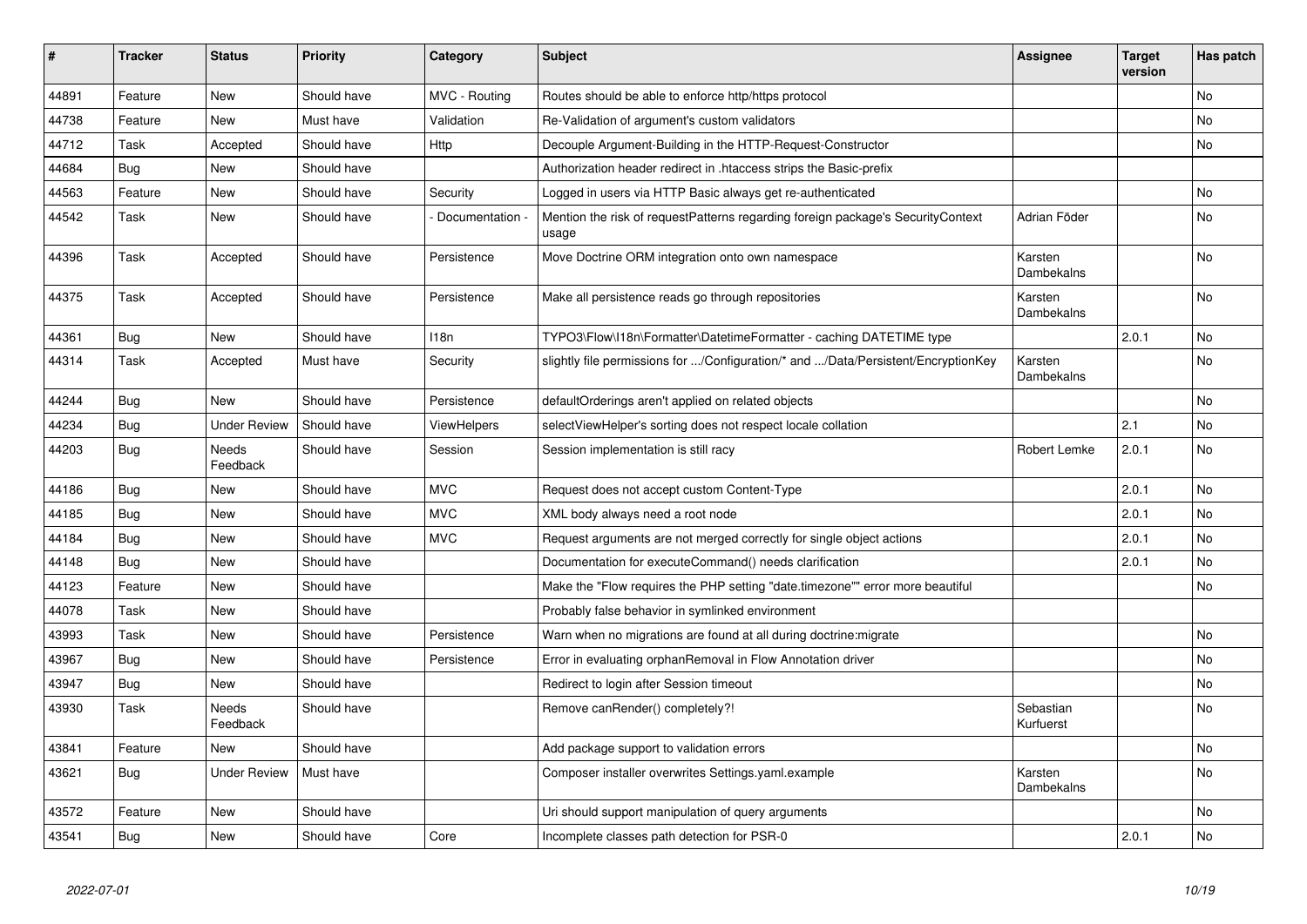| #     | <b>Tracker</b> | <b>Status</b>       | <b>Priority</b> | Category        | Subject                                                                                        | <b>Assignee</b>         | <b>Target</b><br>version | Has patch |
|-------|----------------|---------------------|-----------------|-----------------|------------------------------------------------------------------------------------------------|-------------------------|--------------------------|-----------|
| 43424 | Feature        | <b>Under Review</b> | Should have     |                 | Support subpackage when kickstarting model & repository                                        | Karsten<br>Dambekalns   | 2.0.1                    |           |
| 43346 | Feature        | <b>Under Review</b> | Should have     | ViewHelpers     | Allow property mapping configuration via template                                              | Karsten<br>Dambekalns   | 2.1                      | No        |
| 43192 | Bug            | Accepted            | Should have     | Persistence     | findByIdentifier() for non-persisted objects not working for custom identifier<br>properties   | Karsten<br>Dambekalns   |                          | No        |
| 43190 | Bug            | Accepted            | Should have     | Persistence     | Misleading exception message for incompatible database structure                               | Karsten<br>Dambekalns   | 2.0.1                    | <b>No</b> |
| 43082 | Feature        | Needs<br>Feedback   | Should have     |                 | Add CLI support for scaffolding models, views, controller                                      |                         |                          | No        |
| 43072 | Task           | New                 | Should have     | View            | Remove TOKENS for adding templates fallback in Backporter                                      |                         |                          | No        |
| 43071 | Task           | New                 | Should have     |                 | Remove TOKENS for adding fallback teplates in B                                                |                         |                          | No        |
| 42888 | <b>Bug</b>     | Needs<br>Feedback   | Should have     | Resource        | ResourceManager chokes on non existing files                                                   |                         |                          | No        |
| 42743 | Task           | <b>New</b>          | Should have     |                 | Remove inline style for hidden form fields                                                     |                         |                          | <b>No</b> |
| 42606 | Bug            | New                 | Must have       | Security        | Content Security with nested objects                                                           |                         |                          | No        |
| 42601 | Bug            | <b>Under Review</b> | Must have       | Security        | Content Security: QOM rewriting is omitted if used in certain cases in an Action<br>Controller | Robert Lemke            | 2.0.1                    | No        |
| 42550 | Task           | <b>Under Review</b> | Should have     |                 | Add top-level .htaccess to block everything but Web                                            | Karsten<br>Dambekalns   |                          | No        |
| 42520 | Bug            | New                 | Must have       | Core            | Cache must be flushed globally for package state changes                                       |                         |                          | No        |
| 42465 | Task           | New                 | Should have     | Documentation - | Document i18n settings                                                                         |                         | 2.0.1                    | No        |
| 42408 | Story          | <b>New</b>          | Could have      |                 | Locale Detection / Selection                                                                   |                         | 2.1                      |           |
| 42407 | Story          | New                 | Should have     |                 | Asset Management                                                                               |                         | 2.1                      |           |
| 42397 | Feature        | New                 | Should have     |                 | Missing viewhelper for general links                                                           |                         |                          | <b>No</b> |
| 42240 | Task           | New                 | Should have     |                 | Make Eel usable outside of TYPO3 Flow                                                          |                         |                          |           |
| 42101 | <b>Bug</b>     | New                 | Must have       | Object          | Proxyclasses are not rebuild in Development context unless cache is empty                      |                         | 2.0.1                    | No        |
| 41900 | Feature        | Accepted            | Should have     | Package         | Check for duplicate PSR-0 autoload namespaces                                                  | Christian Jul<br>Jensen |                          | No        |
| 41843 | <b>Bug</b>     | New                 | Should have     |                 | Composer and rename issues (umbrella issue)                                                    |                         |                          |           |
| 41832 | Task           | New                 | Should have     | Package         | Improve error handling for incompatible packages                                               | Christian Jul<br>Jensen |                          | No        |
| 41807 | Task           | <b>Under Review</b> | Should have     | Persistence     | Initialize the eventmanager in the EntityManagerInterface                                      |                         |                          | No        |
| 41727 | <b>Bug</b>     | Accepted            | Should have     |                 | @Flow\Identity and @ORM\InheritanceType("JOINED") can't be used together                       | Karsten<br>Dambekalns   |                          | No        |
| 41533 | <b>Bug</b>     | Needs<br>Feedback   | Should have     |                 | Ignored object-validation in editAction when redirecting back from updateAction                |                         |                          | No        |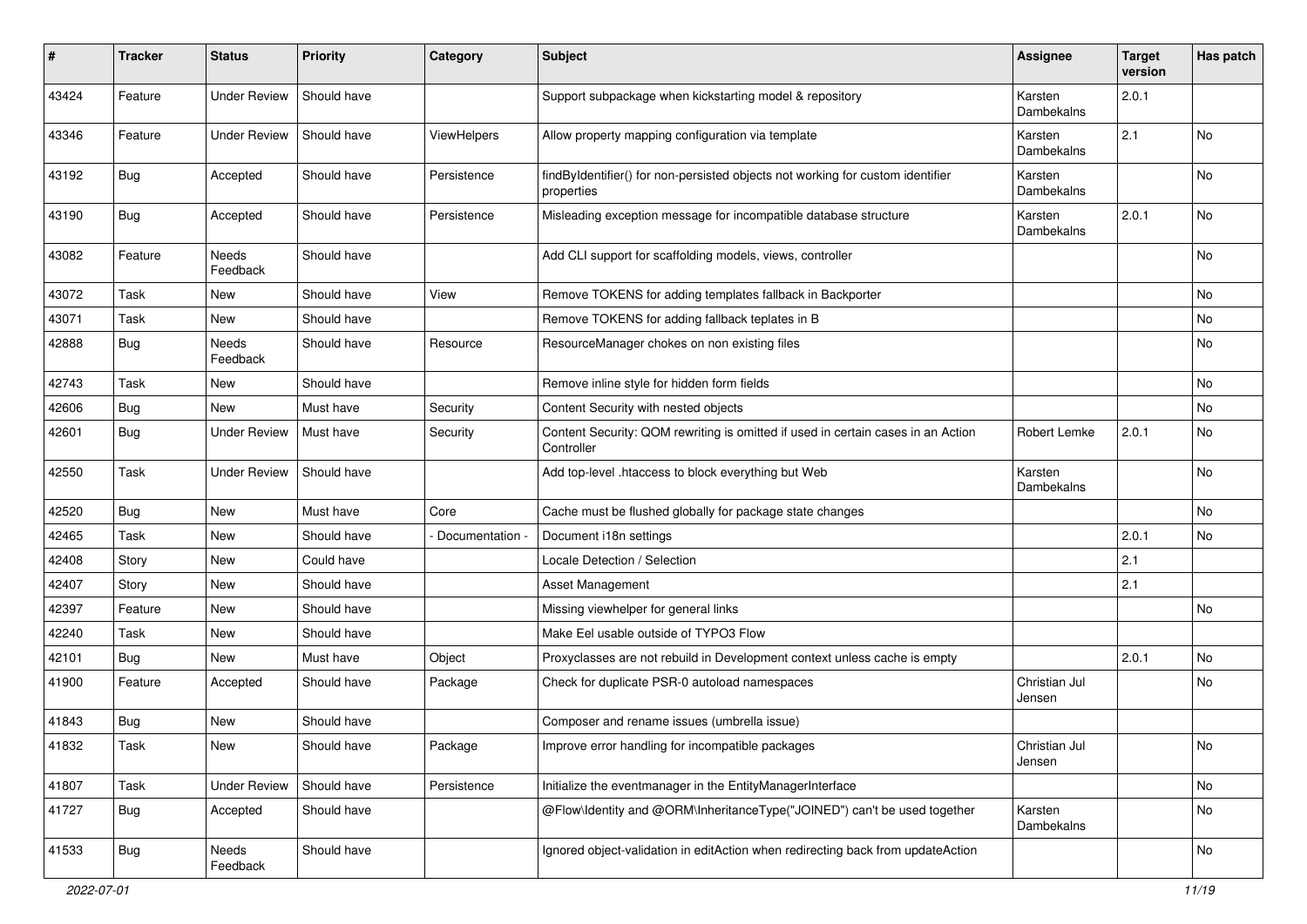| #     | <b>Tracker</b> | <b>Status</b>       | <b>Priority</b> | Category        | <b>Subject</b>                                                                                               | <b>Assignee</b>        | <b>Target</b><br>version | Has patch |
|-------|----------------|---------------------|-----------------|-----------------|--------------------------------------------------------------------------------------------------------------|------------------------|--------------------------|-----------|
| 41508 | Task           | <b>Under Review</b> | Should have     |                 | Replace Jasmine by Buster.js                                                                                 |                        |                          |           |
| 41496 | <b>Bug</b>     | New                 | Must have       | Resource        | Upload identical Resources, deleting fails                                                                   |                        |                          | No        |
| 41420 | Feature        | New                 | Should have     | Persistence     | Support entity versioning                                                                                    |                        |                          | No        |
| 41414 | Task           | Needs<br>Feedback   | Should have     | Package         | Check packageKey naming / file structure below Packages/Vendor                                               |                        |                          | No        |
| 41148 | Bug            | New                 | Must have       |                 | Converting of ValueObjects                                                                                   |                        |                          | No        |
| 41029 | Bug            | Accepted            | Should have     | Security        | Method security is also evaluating abstract classes                                                          | Karsten<br>Dambekalns  |                          | No        |
| 40998 | Bug            | <b>Under Review</b> | Should have     | ViewHelpers     | Missing parent request namespaces in form field name prefix                                                  | Sebastian<br>Kurfuerst | 1.1.1                    | No        |
| 40854 | Task           | New                 | Must have       | Documentation - | Update security documentation (authentication in 1.2)                                                        |                        | 2.0.1                    | No        |
| 40824 | Bug            | Needs<br>Feedback   | Should have     |                 | Modified action controller methods not detected properly                                                     | Andreas<br>Förthner    |                          | No        |
| 40802 | Bug            | Accepted            | Should have     | Documentation - | Documentation mistake (authentication)                                                                       | Karsten<br>Dambekalns  | 1.1.1                    | No        |
| 40555 | Feature        | Accepted            | Must have       | Core            | Missing command arguments parameter in<br>Core\Booting\Scripts::executeCommand()                             | Karsten<br>Dambekalns  |                          | Yes       |
| 40418 | Feature        | Needs<br>Feedback   | Could have      | Session         | Add an option to flow3:cache:flush thats keeps user sessions active                                          |                        |                          | No        |
| 40410 | Bug            | Needs<br>Feedback   | Should have     | Cache           | Exception when using Apc, Memcached of Redis cache backend for reflection status<br>and object configuration | Karsten<br>Dambekalns  |                          | No        |
| 40283 | Bug            | New                 | Should have     | Object          | New constructor in grandparent class not called                                                              |                        |                          | No        |
| 40081 | Feature        | New                 | Should have     |                 | Allow assigned variables as keys in arrays                                                                   |                        |                          | No        |
| 40064 | <b>Bug</b>     | New                 | Must have       | ViewHelpers     | Multiselect is not getting persisted                                                                         |                        |                          | No        |
| 39990 | Bug            | New                 | Should have     | Core            | Same form twice in one template: hidden fields for empty values are only rendered<br>once                    |                        |                          | No        |
| 39936 | Feature        | New                 | Should have     | ViewHelpers     | registerTagAttribute should handle default values                                                            |                        |                          | No        |
| 39910 | Feature        | Accepted            | Should have     | Security        | Ability to query user based on roles                                                                         |                        |                          | No        |
| 39791 | <b>Bug</b>     | New                 | Must have       | Reflection      | Reflection data of old aspect is not removed                                                                 |                        | 1.1.1                    | No        |
| 39790 | Feature        | New                 | Should have     |                 | Allow forward slashes where backslashes need to be specified                                                 |                        |                          |           |
| 39788 | Feature        | New                 | Could have      | Validation      | RFC: Repository based NotExistsValidator                                                                     |                        |                          | No        |
| 39699 | <b>Bug</b>     | Accepted            | Should have     | Cache           | SQL DDL for TYPO3\FLOW3\Cache\Backend\PdoBackend                                                             | Karsten<br>Dambekalns  |                          | No        |
| 39674 | Bug            | New                 | Should have     | <b>MVC</b>      | \TYPO3\FLOW3\var_dump behaves weird in controller actions doing return                                       |                        |                          | No        |
| 39609 | Feature        | Accepted            | Should have     | - Migrations -  | <b>Migration Version</b>                                                                                     | Karsten<br>Dambekalns  |                          | No        |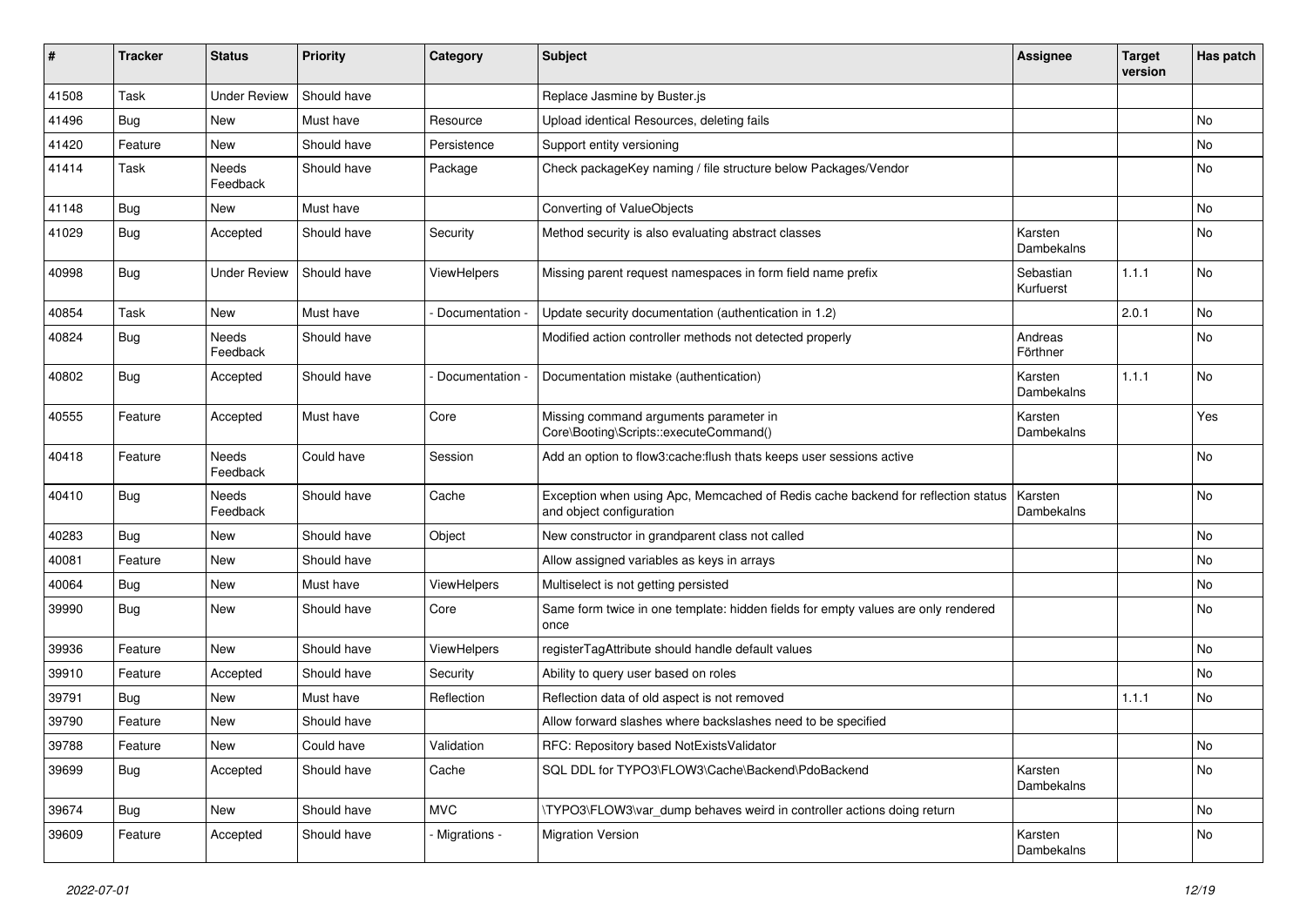| #     | <b>Tracker</b> | <b>Status</b>       | <b>Priority</b> | Category           | <b>Subject</b>                                                                                            | Assignee               | <b>Target</b><br>version | Has patch |
|-------|----------------|---------------------|-----------------|--------------------|-----------------------------------------------------------------------------------------------------------|------------------------|--------------------------|-----------|
| 39432 | Task           | <b>New</b>          | Should have     |                    | Clarify introducing properties                                                                            |                        |                          |           |
| 39414 | Bug            | New                 | Should have     | Documentation -    | Security Documentation                                                                                    |                        |                          | No        |
| 39253 | Feature        | Accepted            | Should have     | Resource           | Remove mirroring mode option and code                                                                     | Karsten<br>Dambekalns  |                          | No        |
| 39096 | Bug            | New                 | Should have     | Core               | Unnecessary compile invoked in non production context?                                                    |                        | 2.0.1                    | No        |
| 39088 | Feature        | New                 | Should have     | Core               | Add a sgnalslot before compilation                                                                        |                        |                          | No.       |
| 38980 | Bug            | New                 | Must have       | Validation         | ActionController: behavior of required arguments is not consistent                                        |                        |                          | No        |
| 38875 | Suggestion     | New                 | Should have     |                    | Have a Translator object available in action controllers                                                  |                        |                          |           |
| 38459 | <b>Bug</b>     | <b>New</b>          | Must have       |                    | Accessing a not present property/method should error verbosely                                            | Sebastian<br>Kurfuerst |                          |           |
| 38379 | Feature        | New                 | Should have     |                    | Implement a Eel-ViewHelper                                                                                |                        |                          |           |
| 38369 | <b>Bug</b>     | <b>New</b>          | Must have       | View               | Resource ViewHelpers should not fall back to request package                                              |                        |                          | No        |
| 38222 | Feature        | New                 | Could have      | Core               | Step execution signals with concrete name                                                                 |                        |                          | No        |
| 38216 | Bug            | Needs<br>Feedback   | Should have     |                    | Static method calls in reflected classes refer to Original class                                          |                        |                          | No.       |
| 38130 | Feature        | <b>New</b>          | Should have     |                    | Checkboxes and multiple select fields should have an assignable default value                             |                        |                          | No        |
| 38065 | Feature        | New                 | Must have       | Security           | Implement content security for DQL queries                                                                | Andreas<br>Förthner    |                          | No        |
| 38038 | Task           | Accepted            | Should have     | Documentation      | Proofread FLOW3 manual                                                                                    | Ryan J. Peterson       |                          | No        |
| 38004 | Bug            | Accepted            | Should have     | Documentation -    | Missing CheatSheet folder for Getting Started manual                                                      | Karsten<br>Dambekalns  | 1.1.1                    | No        |
| 37885 | Feature        | <b>New</b>          | Could have      | Cli                | Add CLI to show the object-configuration for a FLOW3 object-name                                          | <b>Martin Ficzel</b>   |                          | No        |
| 37846 | Feature        | New                 | Should have     | Security           | Should be able to declare more than one controllerObjectName per requestPatterns                          |                        |                          | No        |
| 37831 | Task           | New                 | Could have      | - Testing -        | Evaluate using PHP 5.4's internal web server for Functional Testing                                       |                        |                          | No        |
| 37619 | Bug            | New                 | Should have     | <b>ViewHelpers</b> | Fatal Error when using variable in name attribute of Section ViewHelper                                   |                        |                          | No        |
| 37571 | <b>Bug</b>     | <b>New</b>          | Must have       | <b>AOP</b>         | Inherited proxies fail when implementing clone                                                            |                        |                          | No.       |
| 37564 | Bug            | New                 | Should have     | Validation         | Validation of Parent Object containing properties of type ManyToOne and<br>ManyToMany to same Target      |                        |                          | No        |
| 37473 | <b>Bug</b>     | New                 | Must have       | - Testing -        | Subsequent Exceptions related to Doctrine Entity Manager makes it snap shut                               |                        |                          | No        |
| 37405 | Feature        | Under Review        | Should have     | MVC - Routing      | When changing a property wich is used in routing the Link-VH should direkt to the<br>new properties value |                        |                          | No        |
| 37373 | Feature        | <b>Under Review</b> | Should have     | Configuration      | Make annotation overrides / "injection" via Objects.yaml possible                                         | <b>Marc Neuhaus</b>    |                          | No        |
| 37372 | Feature        | Accepted            | Should have     | Persistence        | Inheritance in ORM should be configured automatically                                                     | Karsten<br>Dambekalns  |                          | No        |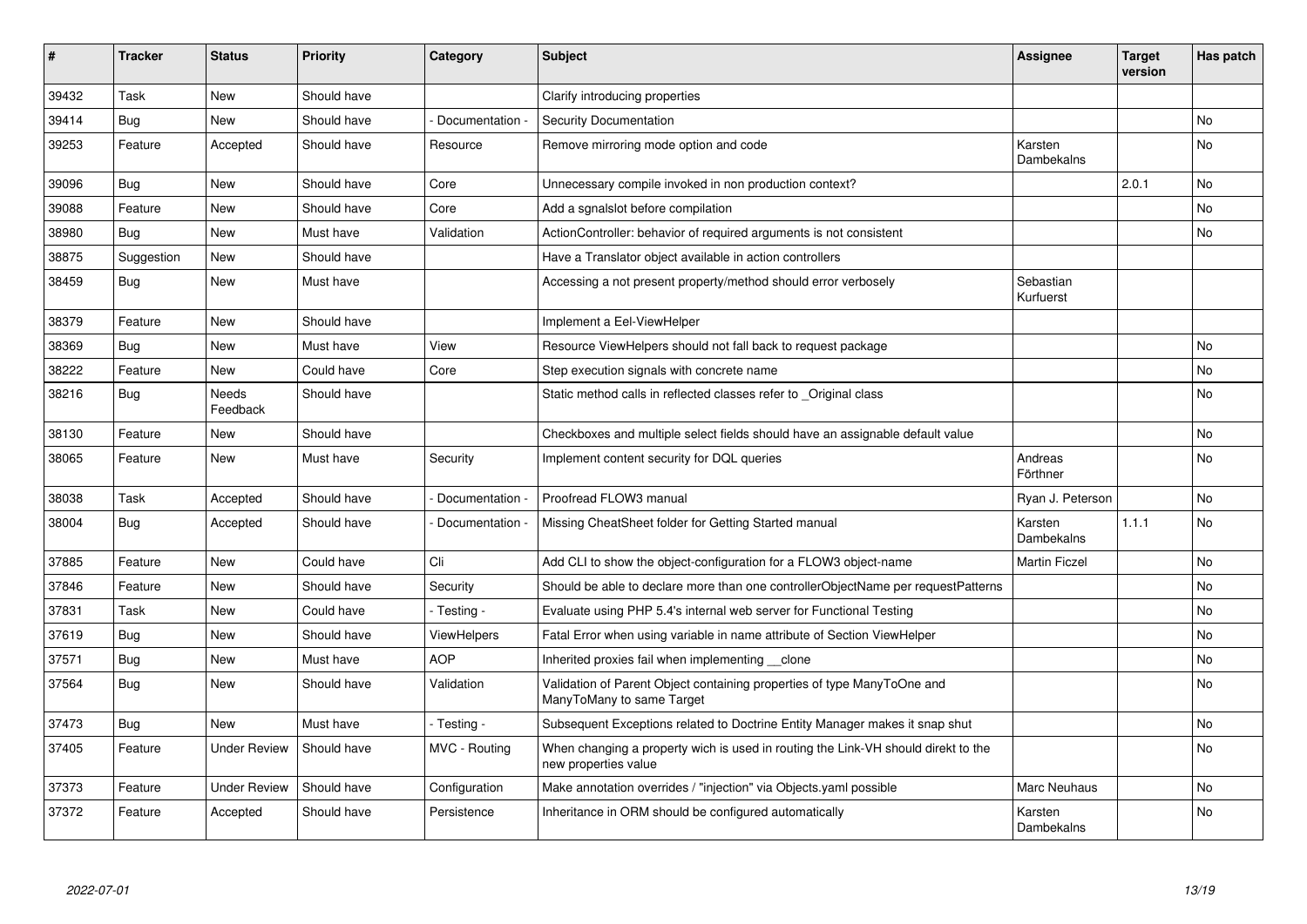| #     | <b>Tracker</b> | <b>Status</b>     | <b>Priority</b> | Category    | <b>Subject</b>                                                                                | Assignee                    | <b>Target</b><br>version | Has patch      |
|-------|----------------|-------------------|-----------------|-------------|-----------------------------------------------------------------------------------------------|-----------------------------|--------------------------|----------------|
| 37354 | <b>Bug</b>     | Accepted          | Should have     | Persistence | Do not apply generateValueHash() and generateUuid() if custom identifier is used              | Karsten<br>Dambekalns       |                          | <b>No</b>      |
| 37352 | Bug            | Under Review      | Must have       | Persistence | generateValueHash() should use getIdentifierByObject()                                        | Karsten<br>Dambekalns       |                          | N <sub>o</sub> |
| 37316 | Bug            | <b>New</b>        | Should have     | Validation  | Use findBestMatchingLocale instead of getDefaultLocale?                                       |                             |                          | No.            |
| 37302 | <b>Bug</b>     | Needs<br>Feedback | Should have     | Validation  | NumberValidator                                                                               | Carsten Bleicker            |                          | <b>No</b>      |
| 37292 | <b>Bug</b>     | Under Review      | Should have     | Property    | PropertyMappingConfiguration::mapUnknownProperties is not passed down to<br>Subconfiguration  | Sebastian<br>Kurfuerst      |                          | Yes            |
| 37279 | Feature        | New               | Should have     | Property    | Request PropertyMapping                                                                       |                             |                          | No.            |
| 37227 | <b>Bug</b>     | On Hold           | Must have       | Session     | securityContext->getParty is not available in widget context                                  |                             |                          | No             |
| 37212 | Feature        | Accepted          | Must have       | Http        | Edge Side Includes (ESI)                                                                      | <b>Robert Lemke</b>         |                          | No             |
| 37095 | Feature        | New               | Should have     |             | It should be possible to set a different template on a Fluid TemplateView inside an<br>action | Christopher<br>Hlubek       |                          | N <sub>o</sub> |
| 36955 | Feature        | New               | Should have     | Error       | Add type filter to var dump()                                                                 |                             |                          | No             |
| 36840 | Task           | Accepted          | Should have     | 118n        | Improve exception for wrong locales                                                           | Karsten<br>Dambekalns       |                          | No.            |
| 36804 | <b>Bug</b>     | <b>New</b>        | Should have     | Persistence | Orphaned entities within aggregates are not removed                                           |                             |                          | N <sub>o</sub> |
| 36800 | Task           | Accepted          | Should have     | Resource    | Streamline Resource object API                                                                | Robert Lemke                |                          | No             |
| 36715 | Feature        | Accepted          | Should have     | Persistence | Make simultaneous use of multiple persistence backends possible                               | Karsten<br>Dambekalns       |                          | No             |
| 36662 | <b>Bug</b>     | Needs<br>Feedback | Should have     | ViewHelpers | Checked state isn't always correct when property is collection                                | Kevin Ulrich<br>Moschallski | 1.1.1                    | No             |
| 36655 | <b>Bug</b>     | New               | Should have     | Widgets     | <b>Pagination Links</b>                                                                       |                             |                          | No             |
| 36634 | <b>Bug</b>     | New               | Should have     |             | Reconstituted entities do not have their properties set when initializeObject() is<br>called  |                             |                          | No.            |
| 36633 | <b>Bug</b>     | New               | Should have     |             | Reconstituted entities should not have the FLOW3_Persistence_clone property set               |                             |                          | N <sub>o</sub> |
| 36559 | Feature        | New               | Could have      |             | New widget progress bar                                                                       |                             |                          | Yes            |
| 36510 | Feature        | New               | Should have     |             | <b>Firewall Redirect?</b>                                                                     |                             |                          | No             |
| 36509 | Feature        | New               | Should have     |             | redirectToUri to an uri with acl forces a 403 because of missing csrf token.                  |                             |                          | No             |
| 36508 | <b>Bug</b>     | New               | Should have     | Security    | <b>AuthenticationProvider Request Patterns</b>                                                |                             |                          | No             |
| 36495 | Bug            | New               | Should have     | Persistence | HTTP Response is sent before persistence preventing Exceptions to be displayed<br>on redirect |                             |                          | No             |
| 36410 | Feature        | New               | Should have     | ViewHelpers | Allow templates to send arguments back to layout                                              |                             |                          | No             |
| 35970 | Task           | New               | Should have     |             | Improve performance of Utility/Arrays::integerExplode by using array map                      |                             |                          | No             |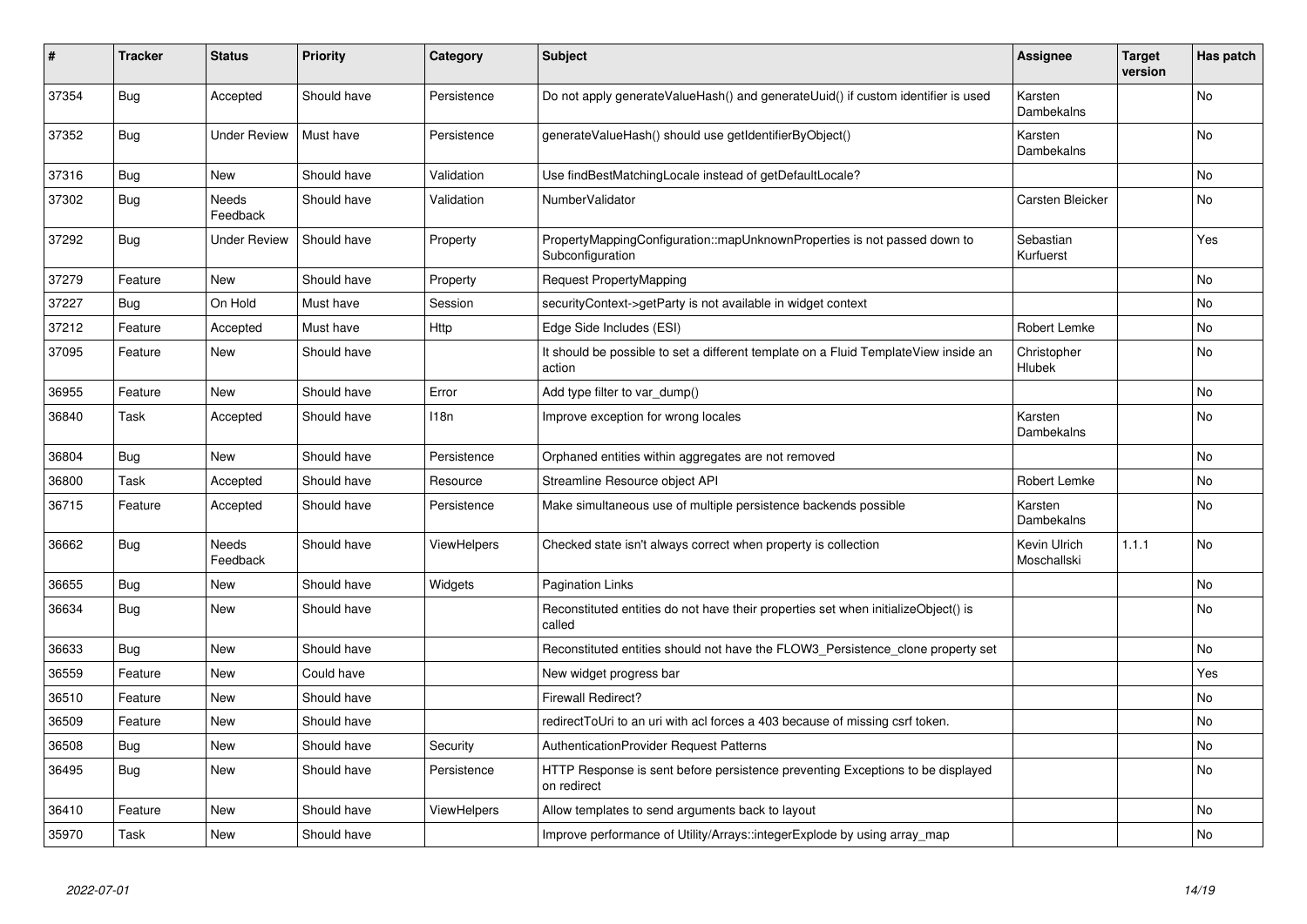| ∦     | <b>Tracker</b> | <b>Status</b>       | <b>Priority</b> | Category    | <b>Subject</b>                                                                                       | <b>Assignee</b>        | <b>Target</b><br>version | Has patch |
|-------|----------------|---------------------|-----------------|-------------|------------------------------------------------------------------------------------------------------|------------------------|--------------------------|-----------|
| 35868 | Bug            | On Hold             | Must have       | Environment | Unstable condition in Utility\Environment                                                            | Karsten<br>Dambekalns  |                          | No        |
| 35831 | Bug            | New                 | Must have       |             | Deleting or unpublishing of a resource deletes all published symlinks<br>(Web/_Resources/Persistent) |                        |                          | No        |
| 35783 | Feature        | New                 | Should have     | Object      | Lifecycle method after property mapping                                                              |                        |                          | No        |
| 35781 | Feature        | New                 | Should have     | Validation  | Model validation                                                                                     |                        |                          | No        |
| 35720 | Bug            | <b>New</b>          | Must have       | Security    | Access denied Exception for widget links to actions with a policy                                    |                        |                          | No        |
| 35709 | Task           | New                 | Should have     | Cli         | Implement global Command aliases                                                                     |                        |                          | No        |
| 35420 | Suggestion     | <b>New</b>          | Should have     |             | Review use of try / catch in the Security Framework                                                  | Andreas<br>Förthner    |                          |           |
| 35388 | Feature        | New                 | Could have      | 118n        | Use the current package as default for translations within controllers                               |                        |                          | No        |
| 35083 | Bug            | New                 | Should have     | Object      | involving SecurityContext in Widget's __wakeup situation leads to an exception                       |                        |                          | No        |
| 35030 | Feature        | <b>Under Review</b> | Should have     | 118n        | Dynamic locale detection                                                                             | Karsten<br>Dambekalns  |                          | No        |
| 34879 | Bug            | Accepted            | Must have       | Persistence | Proxied object is not update()able                                                                   | Karsten<br>Dambekalns  |                          | No        |
| 34816 | Feature        | <b>New</b>          | Should have     | Security    | Long text encryption                                                                                 |                        |                          | No        |
| 34682 | Bug            | <b>Under Review</b> | Should have     | ViewHelpers | Radio Button missing checked on validation error                                                     |                        |                          | No        |
| 34674 | Feature        | Accepted            | Should have     | <b>MVC</b>  | NotFoundView is not injected in ActionController                                                     | Robert Lemke           |                          | No        |
| 34404 | Bug            | New                 | Should have     |             | JsonView transformObject does not respect_descendAll configuration                                   |                        |                          | No        |
| 34309 | Task           | New                 | Could have      | ViewHelpers | Unknown ViewHelpers cause exception - should be handled more graceful                                |                        |                          | No        |
| 34134 | <b>Bug</b>     | Needs<br>Feedback   | Should have     | Property    | PropertyMapper throws unnecessary exception                                                          | Christian Müller       |                          | Yes       |
| 34133 | Feature        | New                 | Could have      | Property    | RFC: Handle Semicolons in Path part of URIs as Scoped Path Parameters                                |                        |                          | No        |
| 33937 | Feature        | Accepted            | Should have     | Resource    | Convenience method to resolve public "resource://" paths                                             | Karsten<br>Dambekalns  |                          | No        |
| 33710 | Feature        | New                 | Should have     |             | Configuration based on Domain                                                                        |                        |                          | No        |
| 33628 | Bug            | Needs<br>Feedback   | Must have       | ViewHelpers | Multicheckboxes (multiselect) for Collections don't work                                             | Christian Müller       |                          | No        |
| 33587 | Feature        | New                 | Should have     | Resource    | Automatically remove unused Resources                                                                |                        |                          | No        |
| 33551 | <b>Bug</b>     | New                 | Must have       | Core        | View helper values break out of a partial scope                                                      | Sebastian<br>Kurfuerst |                          | No        |
| 33465 | <b>Bug</b>     | New                 | Should have     | Command     | Some vital commands to recover the system fail when recovery is needed                               |                        |                          | No        |
| 33394 | Feature        | Needs<br>Feedback   | Should have     | Core        | Logical expression parser for BooleanNode                                                            | <b>Tobias Liebig</b>   |                          | No        |
| 33308 | Task           | New                 | Should have     |             | General date and time handling rules                                                                 |                        |                          |           |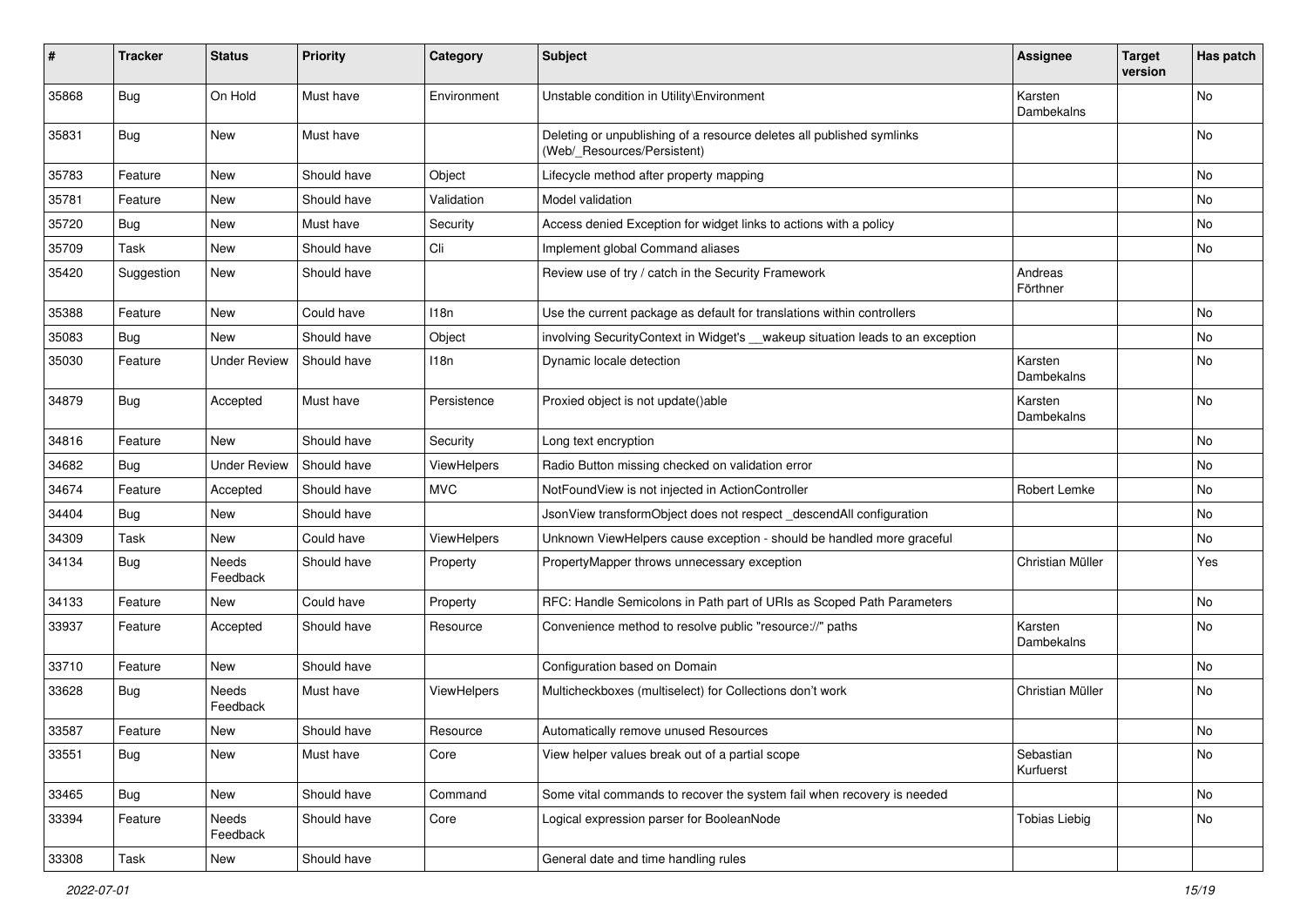| #     | <b>Tracker</b> | <b>Status</b>       | Priority    | Category        | <b>Subject</b>                                                                     | <b>Assignee</b>       | <b>Target</b><br>version | Has patch |
|-------|----------------|---------------------|-------------|-----------------|------------------------------------------------------------------------------------|-----------------------|--------------------------|-----------|
| 33293 | Bug            | New                 | Should have |                 | Injection to private variable results in injection of the the wrong class          |                       |                          | No        |
| 33258 | Major Feature  | Accepted            | Should have |                 | Implement support for Assetic                                                      |                       |                          | No        |
| 33215 | Feature        | New                 | Should have |                 | RFC: Dynamic values in ObjectAccess paths                                          |                       |                          | No        |
| 33078 | Bug            | <b>New</b>          | Should have | Security        | No Redirect to Login                                                               |                       |                          | No        |
| 33069 | Task           | New                 | Should have | Command         | Make command output sparse, implement generic verbose switch                       |                       |                          | No        |
| 33055 | <b>Bug</b>     | New                 | Must have   | Security        | AccessDeniedException instead of WebRedirect                                       |                       |                          | <b>No</b> |
| 33049 | Feature        | New                 | Could have  | Core            | Allow configuration of context without environment variable (needed for IIS)       |                       |                          | No        |
| 33024 | <b>Bug</b>     | Accepted            | Must have   | 118n            | Exception when validating a float in a Model with the Number validator             | Karsten<br>Dambekalns |                          | No        |
| 33018 | Feature        | New                 | Should have | 118n            | Translator should support override of labels from other packages                   |                       |                          | No        |
| 32985 | Feature        | New                 | Should have | Utility         | Implement Processing Rules when merging numerically-indexed arrays                 |                       |                          | No        |
| 32873 | <b>Bug</b>     | Accepted            | Must have   |                 | Value changes for logged in account are not persisted due to session serialization | Karsten<br>Dambekalns |                          | No        |
| 32869 | Bug            | New                 | Must have   | Security        | Security config tokenClass doesnt throw exception if not found the class           |                       |                          | <b>No</b> |
| 32707 | <b>Bug</b>     | Accepted            | Must have   | Cache           | <b>Bad Bad FileBackend</b>                                                         | Karsten<br>Dambekalns | 2.0.1                    | No        |
| 32607 | Feature        | Needs<br>Feedback   | Should have | 118n            | Export localized strings for JS consumption                                        | Karsten<br>Dambekalns |                          | No        |
| 32574 | <b>Bug</b>     | Accepted            | Should have | Core            | FLOW3 enters fork bombs when using cgi-fcgi vs cli                                 | Karsten<br>Dambekalns |                          | No        |
| 32425 | <b>Bug</b>     | Accepted            | Must have   | Security        | IpAddressRange methods not completly implemented                                   | Karsten<br>Dambekalns |                          | Yes       |
| 32294 | Feature        | New                 | Should have |                 | Lazy initialization of loggers                                                     |                       |                          | No        |
| 32106 | Feature        | Accepted            | Should have | Property        | Support for Object source in PropertyMapper                                        |                       |                          | Yes       |
| 32105 | <b>Bug</b>     | New                 | Must have   | Security        | IgnoreValidation ignored if ACL is set for this controller action                  |                       |                          | No        |
| 32035 | Task           | New                 | Should have | Core            | Improve fluid error messages                                                       |                       |                          | Yes       |
| 31955 | Feature        | New                 | Should have | Widgets         | f:uri.widget                                                                       |                       |                          | No        |
| 31500 | Bug            | <b>Under Review</b> | Must have   | Validation      | Argument validation for CLI requests is not done                                   | Karsten<br>Dambekalns |                          | No        |
| 31484 | Feature        | Needs<br>Feedback   | Could have  |                 | possibility to modify inner workings of proxy class builder                        |                       |                          | No        |
| 31339 | Task           | On Hold             | Could have  | Documentation - | Search                                                                             |                       |                          | No        |
| 31262 | Feature        | New                 | Should have | Object          | Named arguments in Objects.yaml for constructor arguments                          |                       |                          | No        |
| 31261 | Feature        | New                 | Should have | Object          | Virtual objects - generate proxy classes for interfaces                            |                       |                          | No        |
| 31210 | <b>Bug</b>     | New                 | Must have   | Object          | constructor of proxy class not compatible with interfaces defening a constructor   |                       |                          | No        |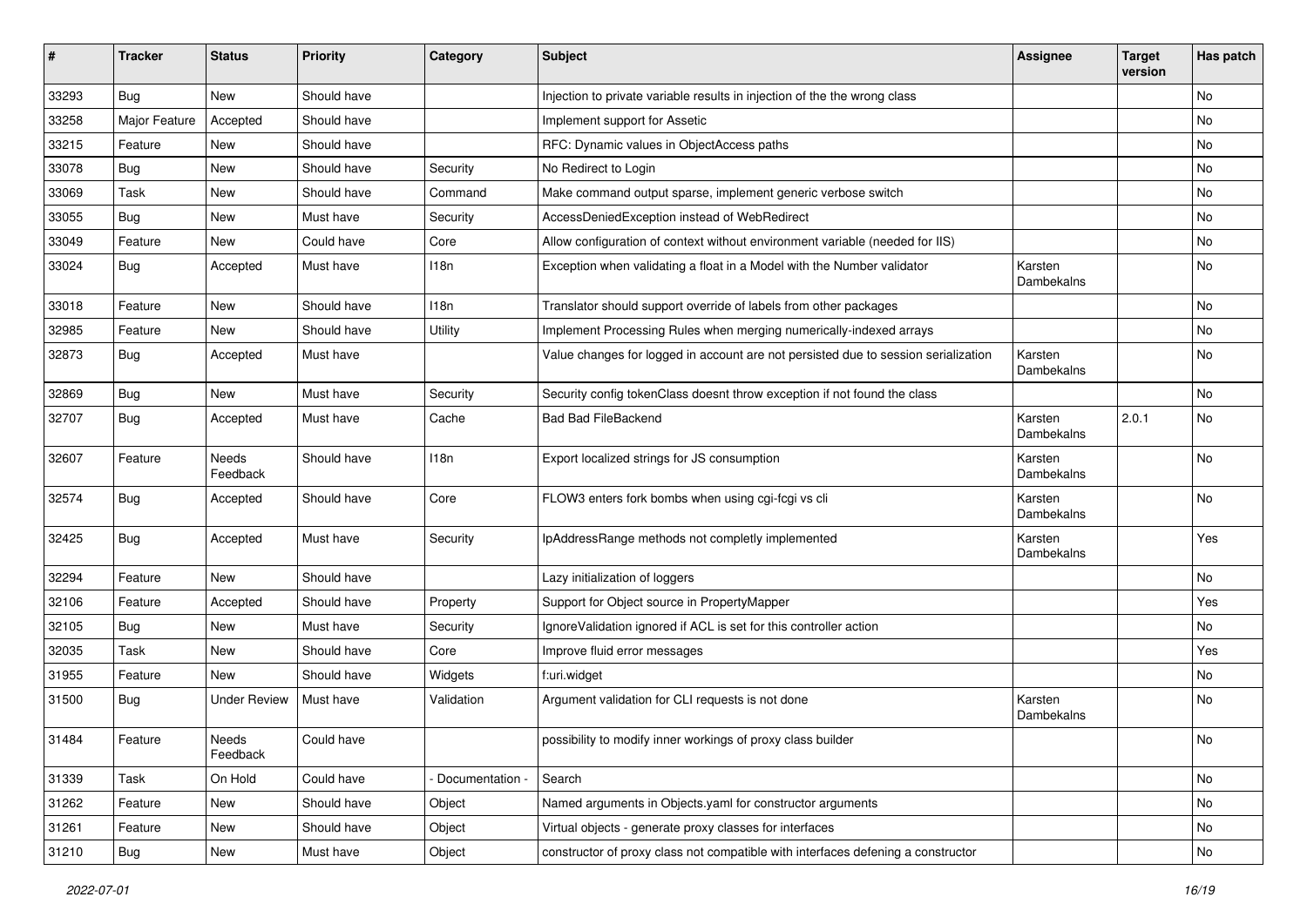| $\vert$ # | <b>Tracker</b> | <b>Status</b>            | <b>Priority</b> | Category      | <b>Subject</b>                                                                                                          | <b>Assignee</b>        | <b>Target</b><br>version | Has patch      |
|-----------|----------------|--------------------------|-----------------|---------------|-------------------------------------------------------------------------------------------------------------------------|------------------------|--------------------------|----------------|
| 31002     | <b>Bug</b>     | <b>New</b>               | Should have     | Reflection    | Generated __sleep method handles static properties as members.                                                          |                        |                          |                |
| 30937     | Bug            | New                      | Should have     | ViewHelpers   | CropViewHelper stringToTruncate can't be supplied so it can't be easily extended                                        |                        |                          | Yes            |
| 30933     | Feature        | Needs<br>Feedback        | Should have     | Persistence   | Check for unique constraints on add()                                                                                   | Karsten<br>Dambekalns  |                          | No             |
| 30890     | Feature        | Accepted                 | Should have     | <b>MVC</b>    | Developer Toolbar                                                                                                       | Christian Müller       |                          | N <sub>o</sub> |
| 30555     | Feature        | <b>New</b>               | Could have      | Core          | Make TagBuilder more extensible                                                                                         |                        |                          | No.            |
| 30428     | Feature        | New                      | Should have     | <b>MVC</b>    | Cloning of request arguments                                                                                            |                        |                          |                |
| 30425     | <b>Bug</b>     | New                      | Should have     | Security      | New methods are not updated in Policies during Development                                                              |                        |                          |                |
| 30424     | Bug            | New                      | Must have       | <b>MVC</b>    | Forward object arguments with changes                                                                                   |                        |                          |                |
| 30423     | Feature        | New                      | Should have     | <b>MVC</b>    | Rendering template of other action without forward                                                                      |                        |                          | No             |
| 30418     | Feature        | New                      | Should have     | Core          | Package bootstrapping following dependencies                                                                            |                        |                          |                |
| 30258     | Feature        | New                      | Should have     |               | Support optional package dependencies                                                                                   |                        |                          |                |
| 29972     | Feature        | Under Review             | Should have     | MVC - Routing | Configurable Redirects                                                                                                  | <b>Tim Kandel</b>      |                          | No             |
| 29794     | Feature        | New                      | Should have     |               | Initialize collections in generated models                                                                              |                        |                          |                |
| 29476     | Feature        | New                      | Should have     |               | Provider rendering time and query count for request                                                                     |                        |                          |                |
| 29425     | Bug            | New                      | Should have     | Persistence   | Deletion of a blog post with resources fails with FK constraint error                                                   |                        |                          |                |
| 29405     | <b>Bug</b>     | New                      | Must have       | Session       | When storing a new entity inside the session, it will be fully serialized instead of just<br>the reference being stored |                        |                          |                |
| 29387     | Feature        | <b>Needs</b><br>Feedback | Should have     | Security      | A token with wrong credentials should throw an exception                                                                | Andreas<br>Förthner    |                          |                |
| 29258     | Feature        | Needs<br>Feedback        | Should have     |               | Provide a way to override classes by environment                                                                        |                        |                          | No             |
| 29202     | Task           | <b>New</b>               | Should have     | Documentation | Provide a Cherokee Server Configuration for FLOW3                                                                       |                        |                          |                |
| 28964     | Feature        | New                      | Could have      |               | Integrate Behat tool for BDD                                                                                            |                        |                          |                |
| 28554     | <b>Bug</b>     | <b>New</b>               | Should have     |               | (v4) implement feature flag to disable caching                                                                          |                        |                          | No.            |
| 28553     | Bug            | <b>New</b>               | Should have     |               | improve XHProf test setup                                                                                               |                        |                          | No.            |
| 28552     | Bug            | New                      | Should have     |               | (v5) write ViewHelper test for compiled run; adjust functional test to do two passes<br>(uncached & cached)             |                        |                          | N <sub>o</sub> |
| 28551     | <b>Bug</b>     | Accepted                 | Should have     |               | (v4) backport VHTest                                                                                                    | Sebastian<br>Kurfuerst |                          | No.            |
| 28550     | <b>Bug</b>     | New                      | Should have     |               | (v4) make widgets cacheable, i.e. not implement childnodeaccess interface                                               |                        |                          | No             |
| 28549     | Bug            | New                      | Should have     |               | make widgets cacheable, i.e. not implement childnodeaccess interface                                                    |                        |                          | No             |
| 28399     | Feature        | Needs<br>Feedback        | Should have     | Validation    | Validation message and code should be configurable for bundled validators                                               |                        |                          | No             |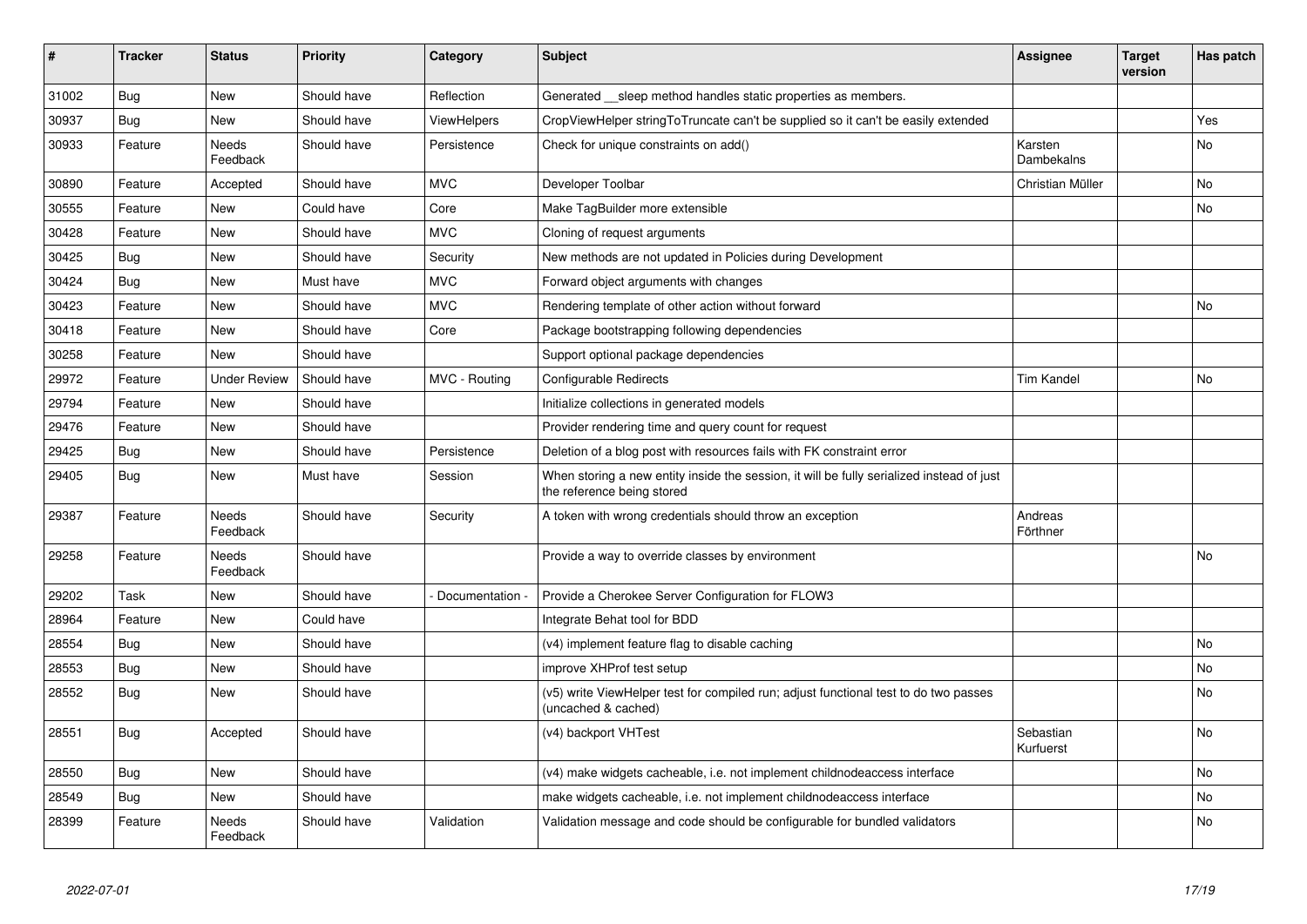| #     | <b>Tracker</b> | <b>Status</b>     | <b>Priority</b>      | Category      | <b>Subject</b>                                                                         | <b>Assignee</b>         | <b>Target</b><br>version | Has patch |
|-------|----------------|-------------------|----------------------|---------------|----------------------------------------------------------------------------------------|-------------------------|--------------------------|-----------|
| 28319 | Bug            | Needs<br>Feedback | Should have          | Security      | Access denied will be logged at the wrong location in nested calls                     |                         |                          | No        |
| 28231 | Feature        | New               | Should have          | <b>MVC</b>    | Allow output to STDERR for CLI Response                                                |                         |                          |           |
| 28136 | Feature        | New               | Should have          | Persistence   | <b>HTTP Semantics for Transactions and more</b>                                        |                         |                          | No.       |
| 28074 | Feature        | Needs<br>Feedback | Should have          |               | Provide a shell script that installs Phoenix or FLOW3 from git                         | Markus Bucher           |                          | No        |
| 28052 | Feature        | On Hold           | Should have          | Security      | Possibility to enable or disable accounts                                              | <b>Julian Kleinhans</b> |                          | No        |
| 28016 | Bug            | Needs<br>Feedback | Should have          | Persistence   | Cascade remove of cleared ArrayCollection                                              | Karsten<br>Dambekalns   |                          | No.       |
| 27798 | Bug            | Accepted          | Must have            | Security      | CSRF protection not working for forms in a plugin                                      |                         | 2.0.1                    | No        |
| 27721 | Bug            | Needs<br>Feedback | Should have          | Resource      | Permissions of uploaded resources not correct                                          | Karsten<br>Dambekalns   |                          | No        |
| 27607 | Bug            | New               | Must have            | Core          | Make Fluid comparisons work when first element is STRING, second is NULL.              |                         |                          | No        |
| 27561 | Task           | Accepted          | Could have           | Documentation | Complete documentation                                                                 |                         |                          | No.       |
| 27379 | Bug            | Needs<br>Feedback | Must have            |               | add check to clear the database at tearDown in testing                                 |                         |                          | No        |
| 27322 | Feature        | On Hold           | Should have          |               | Add support for Appserver-in-PHP, which could result in much faster executions.        | Christopher<br>Hlubek   |                          | <b>No</b> |
| 27088 | <b>Bug</b>     | On Hold           | Should have          | Object        | initializeObject() is called too early when reconstructing entities                    |                         |                          | No        |
| 27045 | Bug            | New               | Should have          | <b>AOP</b>    | Introduced properties are not available in the reflection service during a compile run |                         |                          |           |
| 26986 | Feature        | Accepted          | Should have          |               | Debug toolbar                                                                          | Christian Müller        |                          | No        |
| 26943 | Feature        | Needs<br>Feedback | Should have          | 118n          | Add i18n support to domain models                                                      | Karsten<br>Dambekalns   |                          | No        |
| 26767 | Feature        | New               | Should have          | Reflection    | Reflection method to get a method return type and documentation                        |                         |                          |           |
| 26765 | Feature        | Accepted          | Should have          | Reflection    | Support class schema features for every reflected class                                | Karsten<br>Dambekalns   |                          | No        |
| 26745 | Feature        | New               | Should have          | <b>MVC</b>    | MVC should know about entities lying in the session                                    |                         |                          | No        |
| 26664 | Task           | New               | Won't have this time | ViewHelpers   | Clean up Form ViewHelpers                                                              |                         |                          | No        |
| 26658 | Task           | New               | Won't have this time | ViewHelpers   | Make Form ViewHelpers consistent                                                       |                         |                          | No        |
| 25988 | Bug            | New               | Should have          | Object        | Useless proxies are built for some classes                                             |                         |                          |           |
| 25907 | Task           | New               | Should have          | <b>MVC</b>    | Referrer should only contain the URI of the previous request                           |                         |                          |           |
| 13559 | <b>Bug</b>     | Accepted          | Should have          | Persistence   | ObjectSerializer failes with persistent objects within arrays                          | Karsten<br>Dambekalns   |                          | No        |
| 13045 | Bug            | New               | Should have          |               | Entity decode of strings are different between if-conditions and output of variable    |                         |                          |           |
| 12863 | <b>Bug</b>     | New               | Should have          | Core          | Attributes of a viewhelper can't contain a '-'                                         | Sebastian<br>Kurfuerst  |                          | No        |